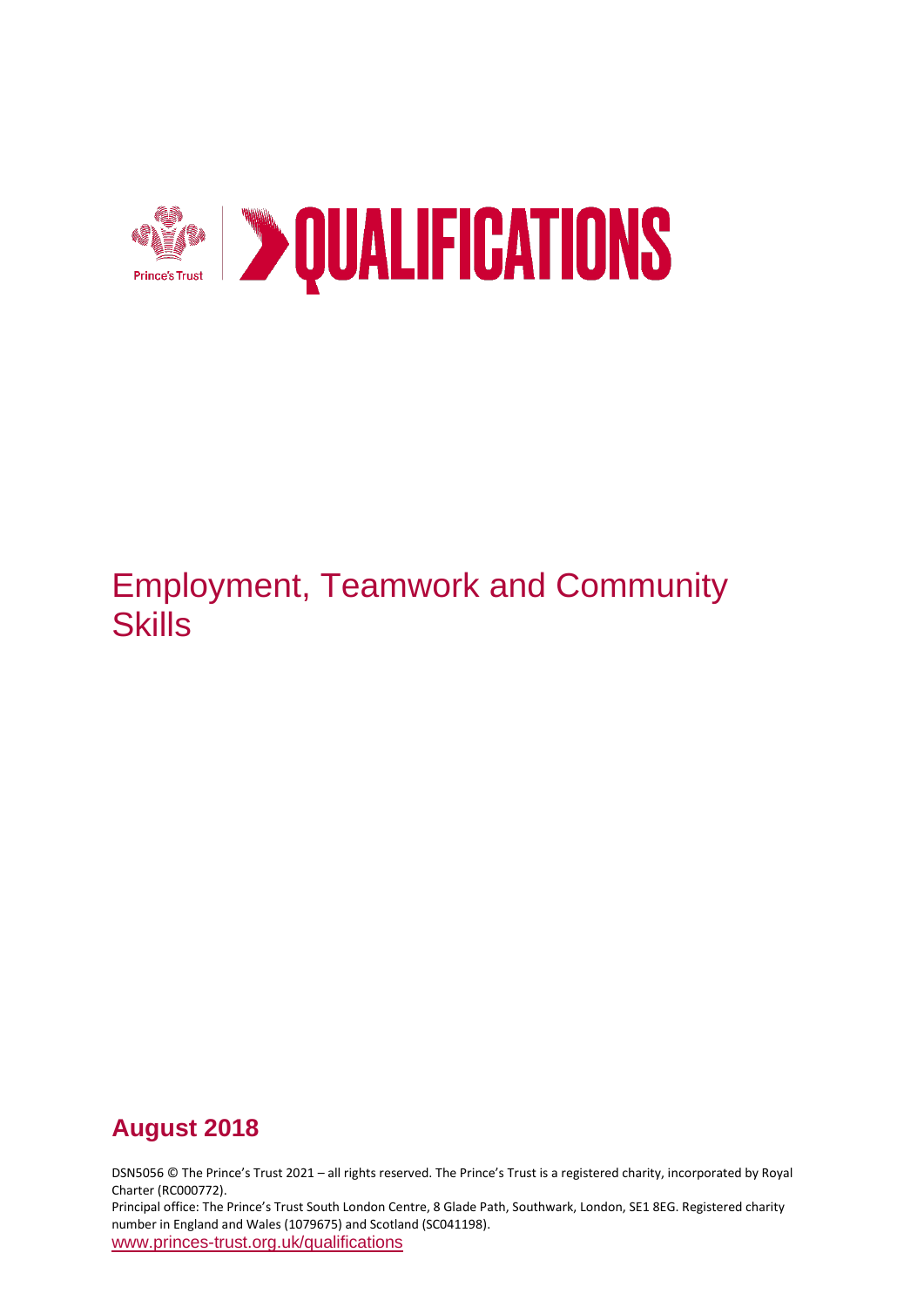## <span id="page-1-0"></span>Purpose of this document

The Qualification Specification is designed to give centres information so that they can offer the Employment, Teamwork and Community Skills qualifications to their learners. It contains the information to ensure learners complete the correct number of units and in the correct combination to meet the qualification structures and the rules of combination required.

This document must be read in conjunction with the following documents to ensure centres and learners have all the information about how to achieve these qualifications.

#### Qualification Support Pack 00 – Centre Handbook

This handbook explains the administration processes that support qualification delivery, for example how to become an Approved Centre, what access arrangements Prince's Trust Qualifications (PTQ) has for learners with special requirements, what level of service you can expect from ourselves and what systems and sanctions PTQ uses should malpractice or maladministration be suspected.

This handbook also outlines the roles and responsibilities expected of an Assessor and Internal Quality Assurer within a centre, and provides competency profiles for each role.

#### Qualification Support Pack 01 – Building a Portfolio

This handbook is a good practice guide to building a portfolio and is intended to support centres when designing assessment activities and supporting portfolio evidence formats. It gives examples of common issues and practical steps to overcome them.

The examples used are not all specific to the Employment, Teamwork and Community Skills qualification but the principles explained still apply.

#### Qualification Support Pack 02 – Internal Quality Assurance

This handbook describes the different internal quality assurance activities that may be undertaken within centres and gives good practice examples which centres can use to support their own practice.

#### Qualification Support Pack 03 – Making Claims and Results

This handbook explains the administration processes when making a claim for units or qualifications, issuing of certificates, the resubmission process as well as the Appeals Procedure. PTQ's assessment strategy can also be found in this handbook as well as information outlining the retention of evidence requirements.

All these handbooks can be found on our Qualifications webpage ([www.princes](http://www.princes-trust.org.uk/qualifications)[trust.org.uk/qualifications\)](http://www.princes-trust.org.uk/qualifications) by clicking on the country where the qualification will be delivered and then following the link to ['Guidance for Centres'.](https://www.princes-trust.org.uk/about-the-trust/qualifications/guidance-for-centres)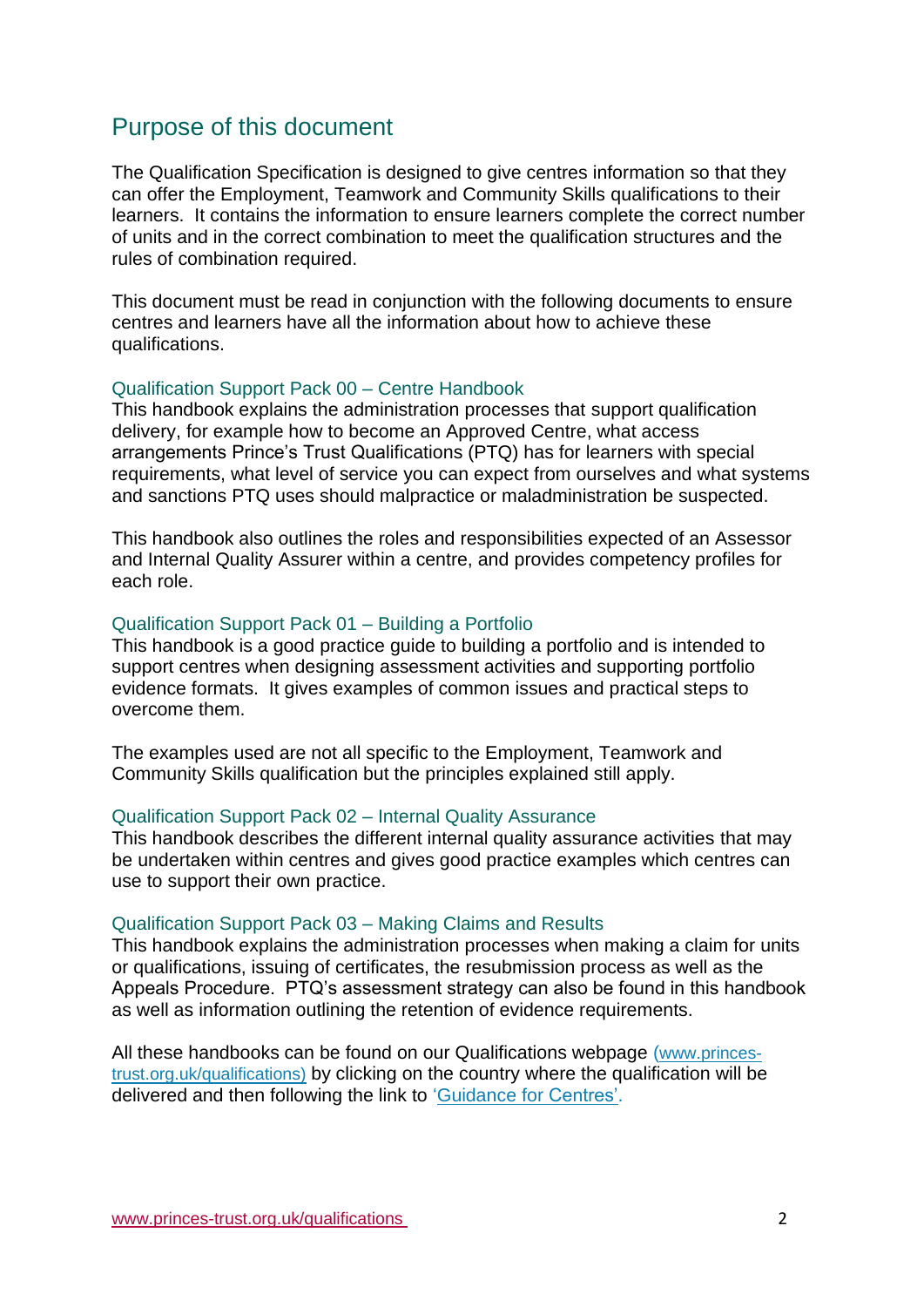# **Contents**

| 31 |
|----|
|    |
|    |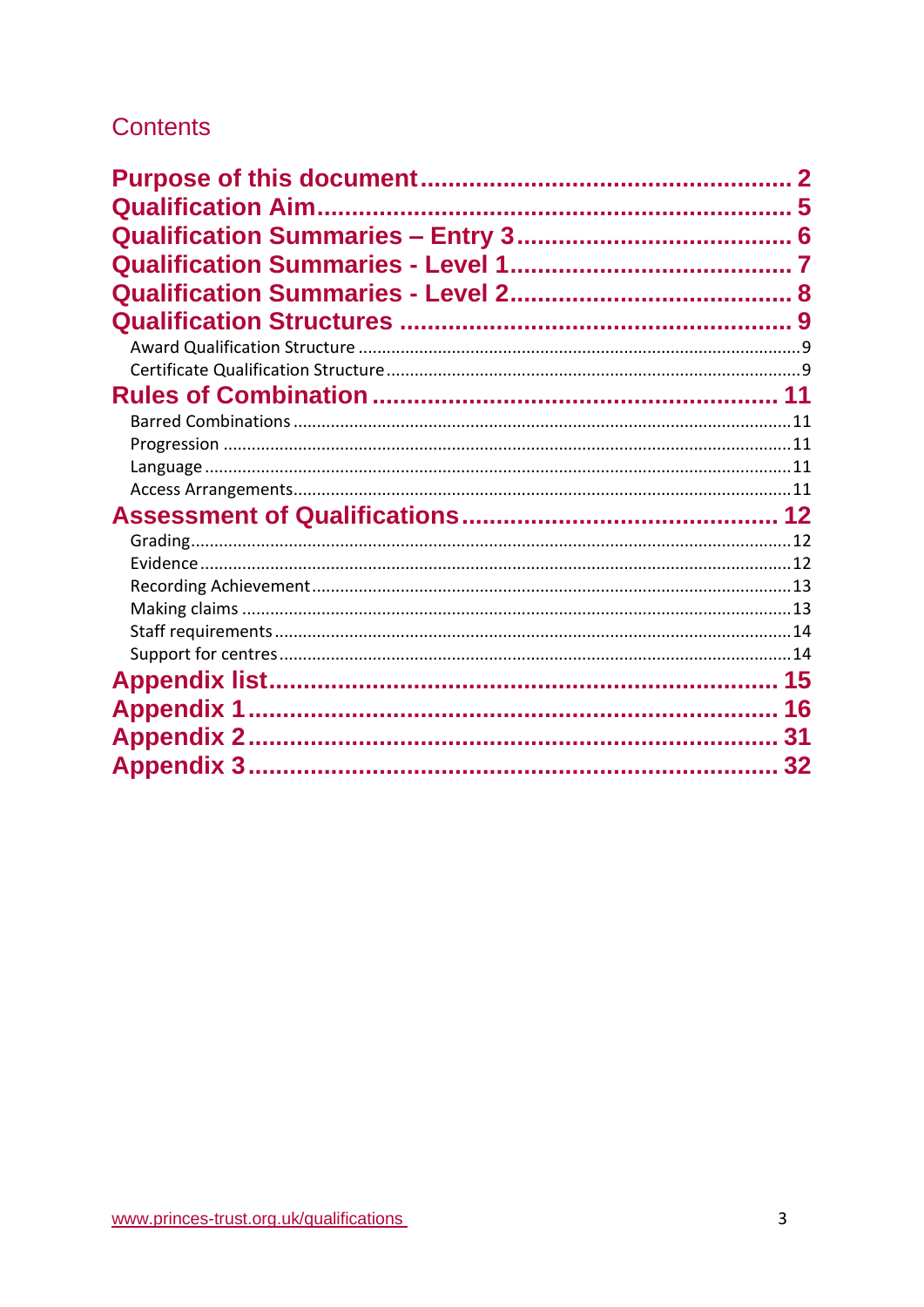In 40 years The Prince's Trust has worked with over 825,000 young people giving practical and financial support to develop key work skills helping them move into employment, education and training.

The Prince's Trust is recognised by the qualification regulators in England, Wales, Northern Ireland and Scotland to develop, offer and award qualifications.

#### Prince's Trust Qualifications seek to:

- → Ensure young people have every opportunity to gain formal recognition of their skills and achievements
- ➔ Develop qualifications that offer flexibility, choice and pathways to progression
- ➔ Provide excellent support and service to our partners to ensure they are best placed to support young people

Recognising that many young people lack formal qualifications we actively promote our qualifications to those who need them most; young people who have struggled at school or are long term unemployed, those who have poor mental health, are addicted to drugs or alcohol, have been in care, are homeless or have been in trouble with the law, single parents, asylum seekers and refugees.

#### Quality of Service:

Prince's Trust Qualifications believes that all young people should have the chance to succeed. We want you to have a positive experience when you work with us, so we are committed to ensuring that:

- **→** You will be treated equally and with respect
- ➔ Your information will only be used in a way we've agreed with you, unless you tell us something that places you or others at risk of harm
- ➔ You can expect to be treated by staff in a professional manner
- ➔ You can also expect our staff to be approachable, inspiring, enabling, passionate and committed

### Regulatory requirements

Prince's Trust Qualifications is regulated by all UK qualification regulators and as such our regulatory responsibilities are:

- **→** Maintaining the integrity of nationally recognised qualifications
- **→** Issuing formal qualification and unit certificates
- ➔ Ensuring qualifications are accessible to all and free from barriers and discrimination
- ➔ Continuous self-assessment to ensure units and qualifications are robust and fit for purpose
- **→** Meeting regulatory criteria and principles

### Contact details:

Prince's Trust Qualifications 9 Eldon Street, London EC2M 7LS 020 7543 1391 [qualifications@princes-trust.org.uk](mailto:qualifications@princes-trust.org.uk)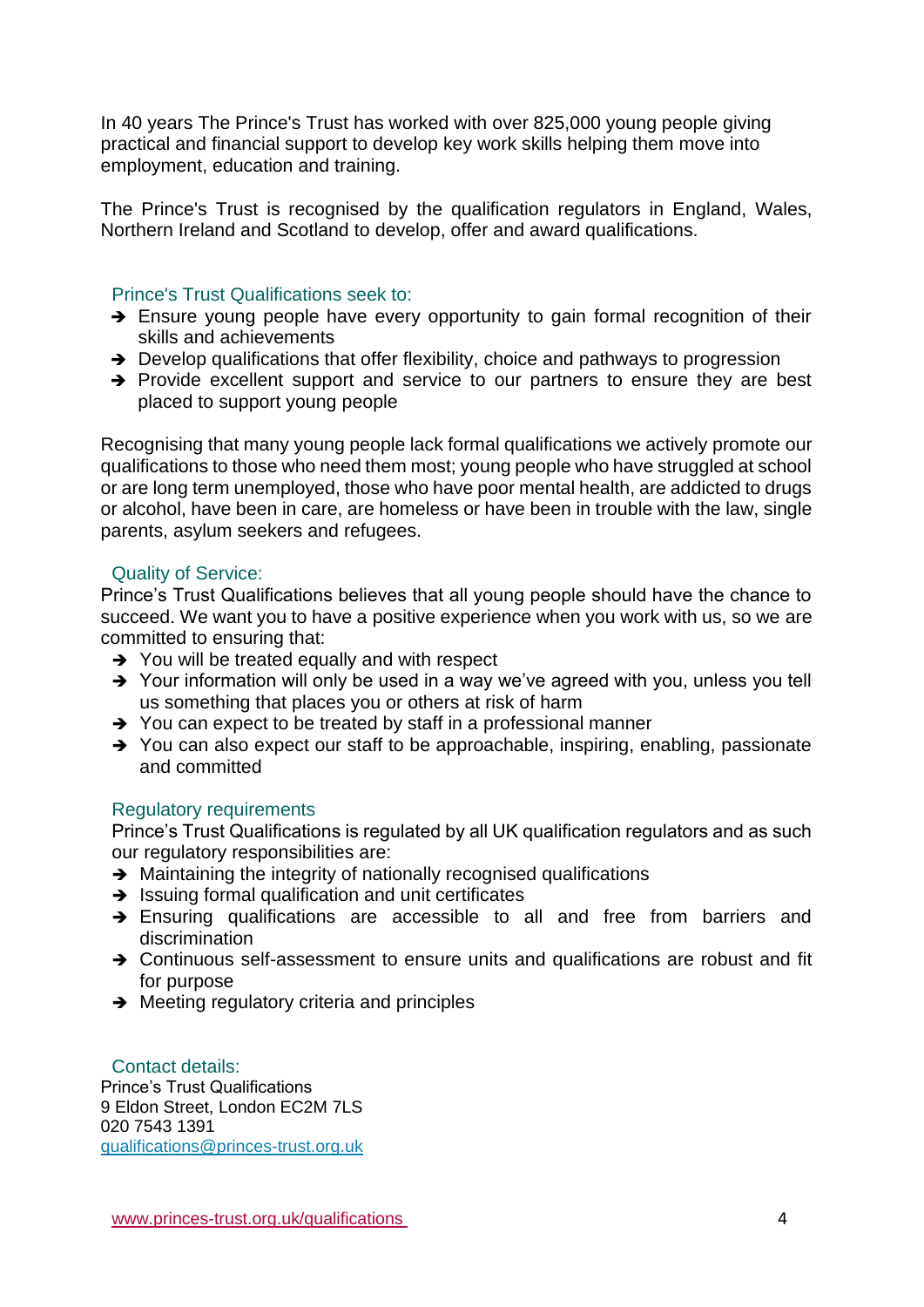## <span id="page-4-0"></span>Qualification Aim

The Prince's Trust qualifications in Employment, Teamwork and Community Skills recognise a breadth of personal skills, qualities and attitudes required by employers across a range of sectors. They have been developed with the aim of progressing learners into further education and/or employment and are available for use with post 16 learners:

They give learners the opportunity to:

- ➔ Develop their own personal growth and engagement in, and through, learning
- $\rightarrow$  Engage in learning that is relevant to them and support their development of personal skills and attributes that are essential for working life and employment
- ➔ Prepare themselves for progression into further education programmes, apprenticeships or other work based learning
- **→** Develop their English and mathematics skills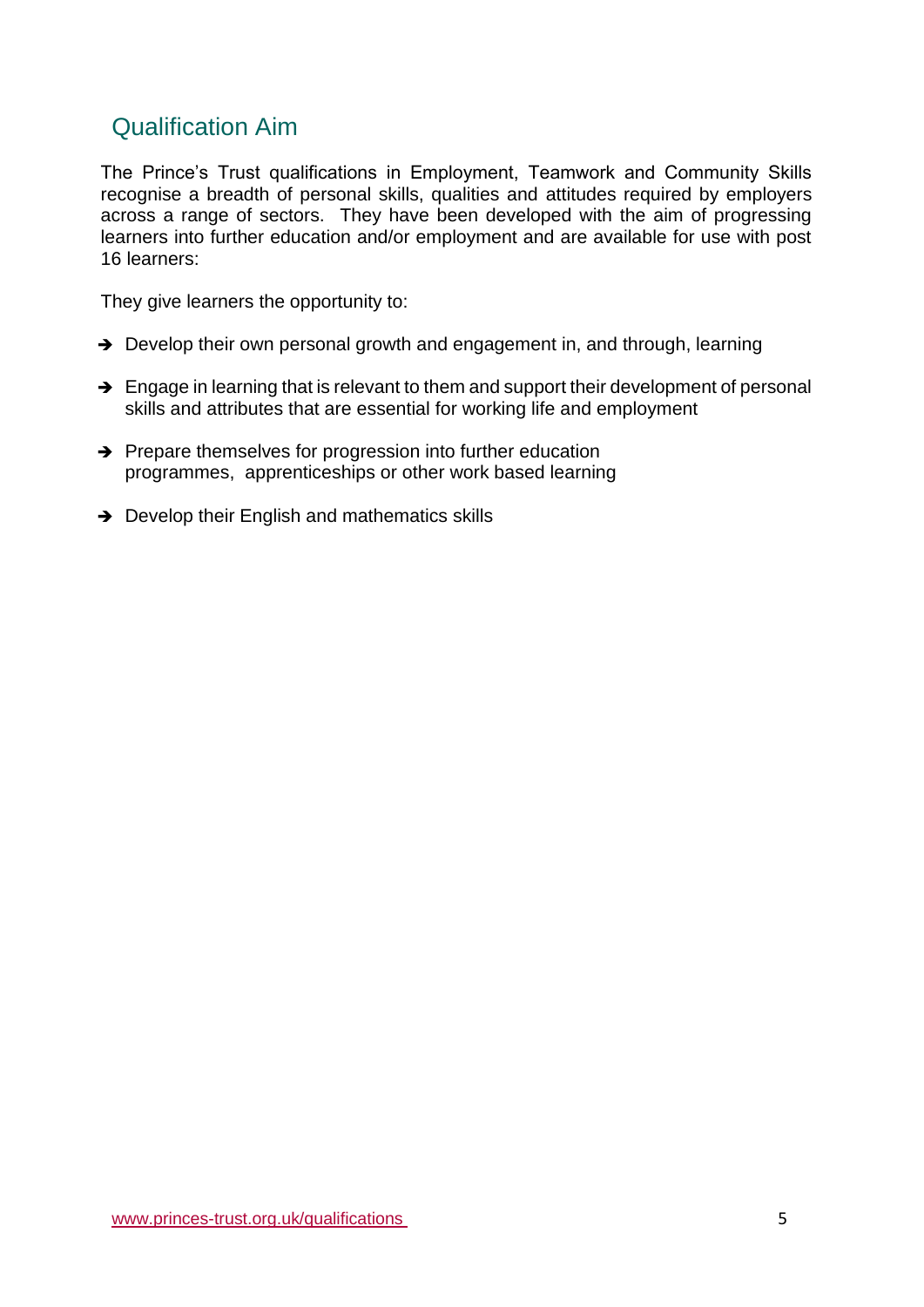# <span id="page-5-0"></span>Qualification Summaries – Entry 3

| Prince's Trust Entry 3 Award in Employment, Teamwork and Community Skills |                                                                             |  |  |
|---------------------------------------------------------------------------|-----------------------------------------------------------------------------|--|--|
| <b>Qualification framework</b>                                            | <b>RQF</b>                                                                  |  |  |
| Qualification number (QN)                                                 | 600/3334/4                                                                  |  |  |
| QW Approval/Designation No.                                               | n/a                                                                         |  |  |
| Date for registrations                                                    | October 2011                                                                |  |  |
| Age range                                                                 | $16-18, 19+$                                                                |  |  |
| Credit value range                                                        | $9 - 12$                                                                    |  |  |
| Minimum % of credits required at Entry 3                                  | 51%                                                                         |  |  |
| Assessment of qualification                                               | Portfolio of evidence, centre assessment                                    |  |  |
| Guided learning hours (GLH)                                               | 74                                                                          |  |  |
| <b>Total Qualification Time (TQT)</b>                                     | 90                                                                          |  |  |
| Grading information                                                       | Pass grade                                                                  |  |  |
| Entry requirements                                                        | Learners do not need any other<br>qualifications as pre-requisites to entry |  |  |

| Prince's Trust Entry 3 Certificate in Employment, Teamwork and Community Skills |                                           |  |
|---------------------------------------------------------------------------------|-------------------------------------------|--|
| <b>Qualification framework</b>                                                  | <b>RQF</b>                                |  |
| Qualification number (QN)                                                       | 600/2762/9                                |  |
| QW Approval/Designation No.                                                     | n/a                                       |  |
| Date for registrations                                                          | August 2011                               |  |
| Age range                                                                       | $16-18, 19+$                              |  |
| Credit value                                                                    | 27                                        |  |
| Minimum no. of credits required at Entry 3                                      | 15                                        |  |
| Assessment of qualification                                                     | Portfolio of evidence, centre assessment  |  |
| Guided learning hours (GLH)                                                     | 252                                       |  |
| <b>Total Qualification Time (TQT)</b>                                           | 270                                       |  |
| Grading information                                                             | Pass grade                                |  |
| <b>Entry requirements</b>                                                       | Learners do not need any other            |  |
|                                                                                 | qualifications as pre-requisites to entry |  |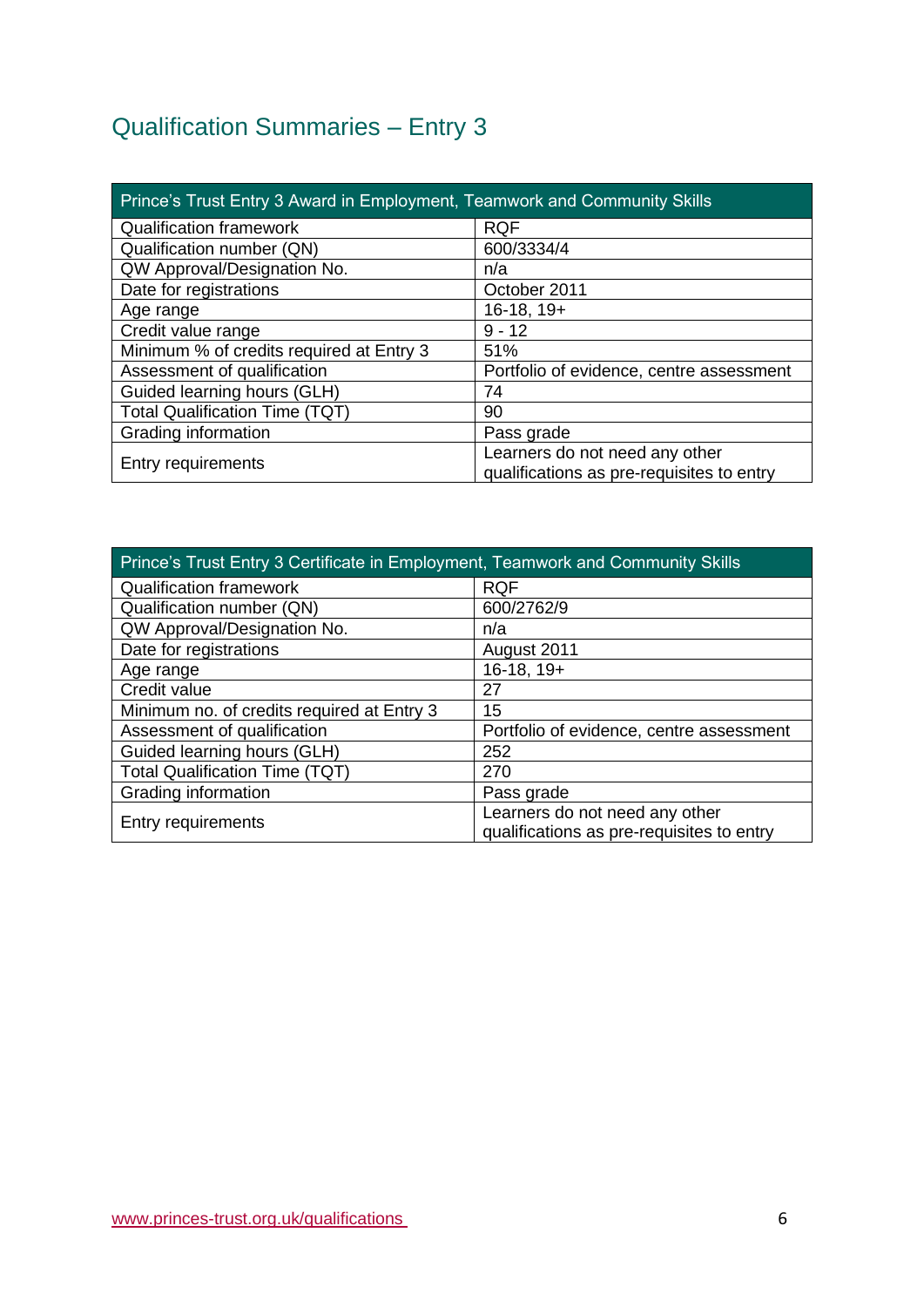# <span id="page-6-0"></span>Qualification Summaries - Level 1

| Prince's Trust Level 1 Award in Employment, Teamwork and Community Skills |                                                                             |  |  |
|---------------------------------------------------------------------------|-----------------------------------------------------------------------------|--|--|
| <b>Qualification framework</b>                                            | <b>RQF</b>                                                                  |  |  |
| Qualification number (QN)                                                 | 600/3212/1                                                                  |  |  |
| QW Approval/Designation No.                                               | n/a                                                                         |  |  |
| Date for registrations                                                    | October 2011                                                                |  |  |
| Age range                                                                 | $16-18, 19+$                                                                |  |  |
| Credit value range                                                        | $9 - 12$                                                                    |  |  |
| Minimum % of credits required at Level 1                                  | 51%                                                                         |  |  |
| Assessment of qualification                                               | Portfolio of evidence, centre assessment                                    |  |  |
| Guided learning hours (GLH)                                               | 74                                                                          |  |  |
| <b>Total Qualification Time (TQT)</b>                                     | 90                                                                          |  |  |
| Grading information                                                       | Pass grade                                                                  |  |  |
| <b>Entry requirements</b>                                                 | Learners do not need any other<br>qualifications as pre-requisites to entry |  |  |

| Prince's Trust Level 1 Certificate in Employment, Teamwork and Community Skills |                                                                             |  |
|---------------------------------------------------------------------------------|-----------------------------------------------------------------------------|--|
| <b>Qualification framework</b>                                                  | <b>RQF</b>                                                                  |  |
| Qualification number (QN)                                                       | 600/2399/5                                                                  |  |
| QW Approval/Designation No.                                                     | n/a                                                                         |  |
| Date for registrations                                                          | September 2011                                                              |  |
| Age range                                                                       | $16-18, 19+$                                                                |  |
| Credit value                                                                    | 27                                                                          |  |
| Minimum no. of credits required at Level 1                                      | 15                                                                          |  |
| Assessment of qualification                                                     | Portfolio of evidence, centre assessment                                    |  |
| Guided learning hours (GLH)                                                     | 252                                                                         |  |
| <b>Total Qualification Time (TQT)</b>                                           | 270                                                                         |  |
| Grading information                                                             | Pass grade                                                                  |  |
| Entry requirements                                                              | Learners do not need any other<br>qualifications as pre-requisites to entry |  |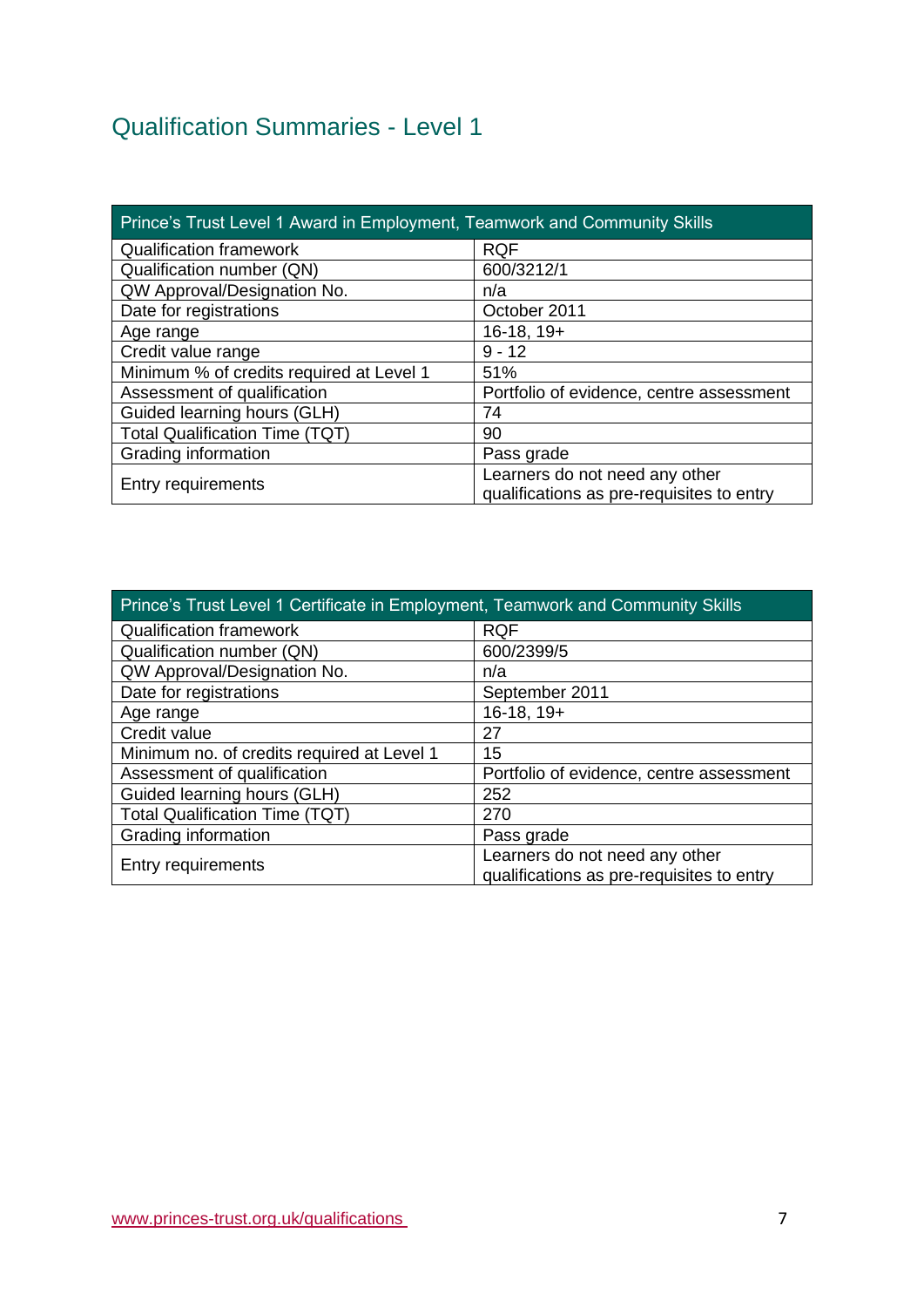# <span id="page-7-0"></span>Qualification Summaries - Level 2

| Prince's Trust Level 2 Award in Employment, Teamwork and Community Skills |                                                                             |  |  |
|---------------------------------------------------------------------------|-----------------------------------------------------------------------------|--|--|
| <b>Qualification framework</b>                                            | <b>RQF</b>                                                                  |  |  |
| Qualification number (QN)                                                 | 600/3286/8                                                                  |  |  |
| QW Approval/Designation No.                                               | n/a                                                                         |  |  |
| Date for registrations                                                    | October 2011                                                                |  |  |
| Age range                                                                 | $16-18, 19+$                                                                |  |  |
| Credit value range                                                        | $9 - 12$                                                                    |  |  |
| Minimum % of credits required at Level 2                                  | 51%                                                                         |  |  |
| Assessment of qualification                                               | Portfolio of evidence, centre assessment                                    |  |  |
| Guided learning hours (GLH)                                               | 74                                                                          |  |  |
| <b>Total Qualification Time (TQT)</b>                                     | 90                                                                          |  |  |
| Grading information                                                       | Pass grade                                                                  |  |  |
| Entry requirements                                                        | Learners do not need any other<br>qualifications as pre-requisites to entry |  |  |

| Prince's Trust Level 2 Certificate in Employment, Teamwork and Community Skills |                                                                             |  |
|---------------------------------------------------------------------------------|-----------------------------------------------------------------------------|--|
| <b>Qualification framework</b>                                                  | <b>RQF</b>                                                                  |  |
| Qualification number (QN)                                                       | 600/2730/7                                                                  |  |
| QW Approval/Designation No.                                                     | n/a                                                                         |  |
| Date for registrations                                                          | August 2011                                                                 |  |
| Age range                                                                       | $16-18, 19+$                                                                |  |
| Credit value                                                                    | 27                                                                          |  |
| Minimum no. of credits required at Level 2                                      | 15                                                                          |  |
| Assessment of qualification                                                     | Portfolio of evidence, centre assessment                                    |  |
| Guided learning hours (GLH)                                                     | 252                                                                         |  |
| <b>Total Qualification Time (TQT)</b>                                           | 270                                                                         |  |
| Grading information                                                             | Pass grade                                                                  |  |
| <b>Entry requirements</b>                                                       | Learners do not need any other<br>qualifications as pre-requisites to entry |  |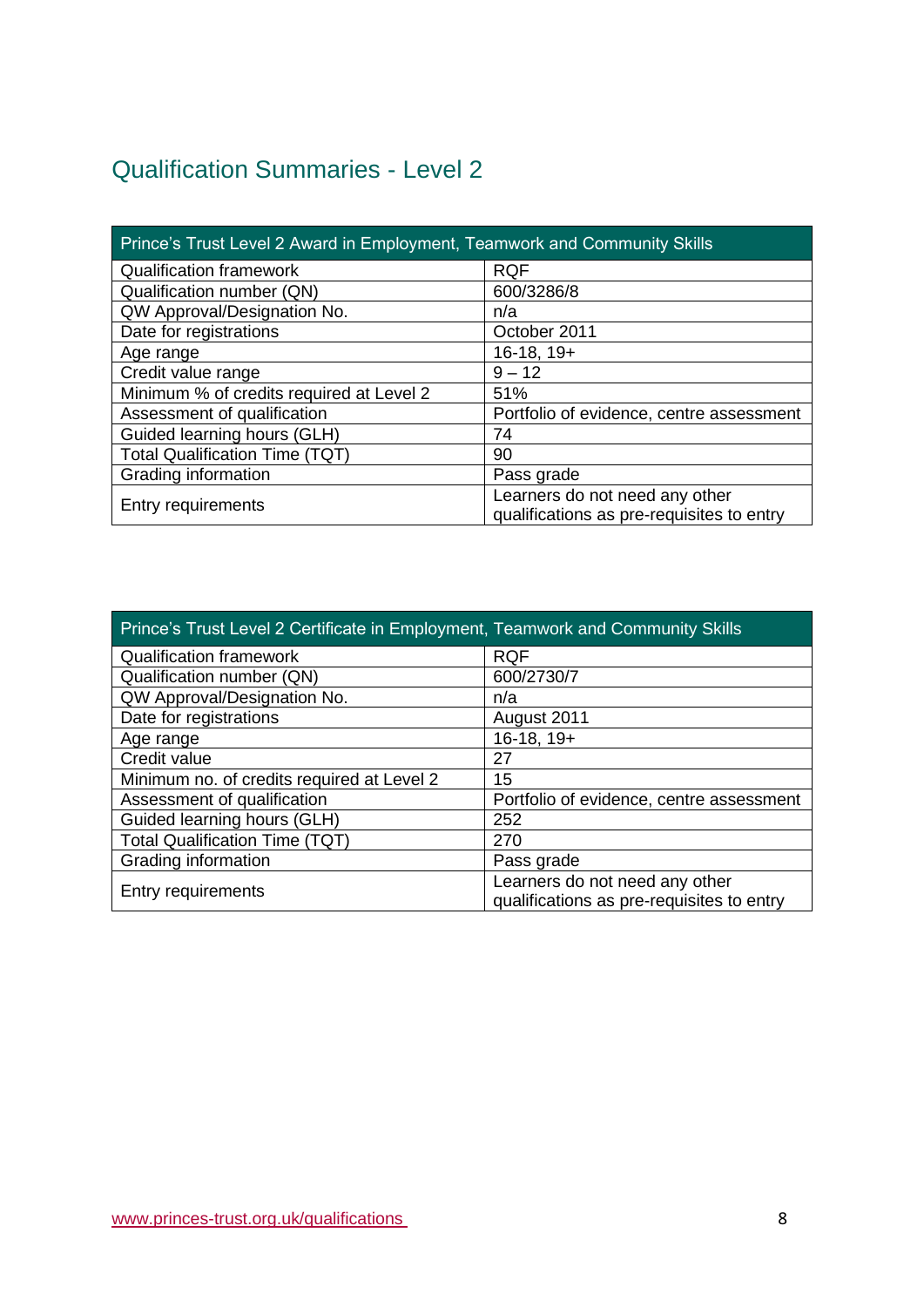# <span id="page-8-0"></span>Qualification Structures

### <span id="page-8-1"></span>Award Qualification Structure

The rules of combination detailed below need to be met before Prince's Trust Qualifications can award any of the Award sized qualifications.

| Minimum number of units to be achieved   |     |
|------------------------------------------|-----|
| Minimum number of credits to be achieved |     |
| Maximum number of credits to be achieved | 1 O |

The qualification will be awarded at the level at which the majority of credits have been achieved.

### <span id="page-8-2"></span>Certificate Qualification Structure

The rules of combination detailed below need to be met before Prince's Trust Qualifications can award any of the Certificate sized qualifications.

| Number of credits to be achieved |  |
|----------------------------------|--|
|----------------------------------|--|

The qualification will be awarded at the level at which the majority of credits have been achieved.

In recognition of the fact that some learners can achieve different levels for different units, PTQ operate on the basis that learners can achieve units within the same qualification at one level above or one level below the level of the overall qualification claimed.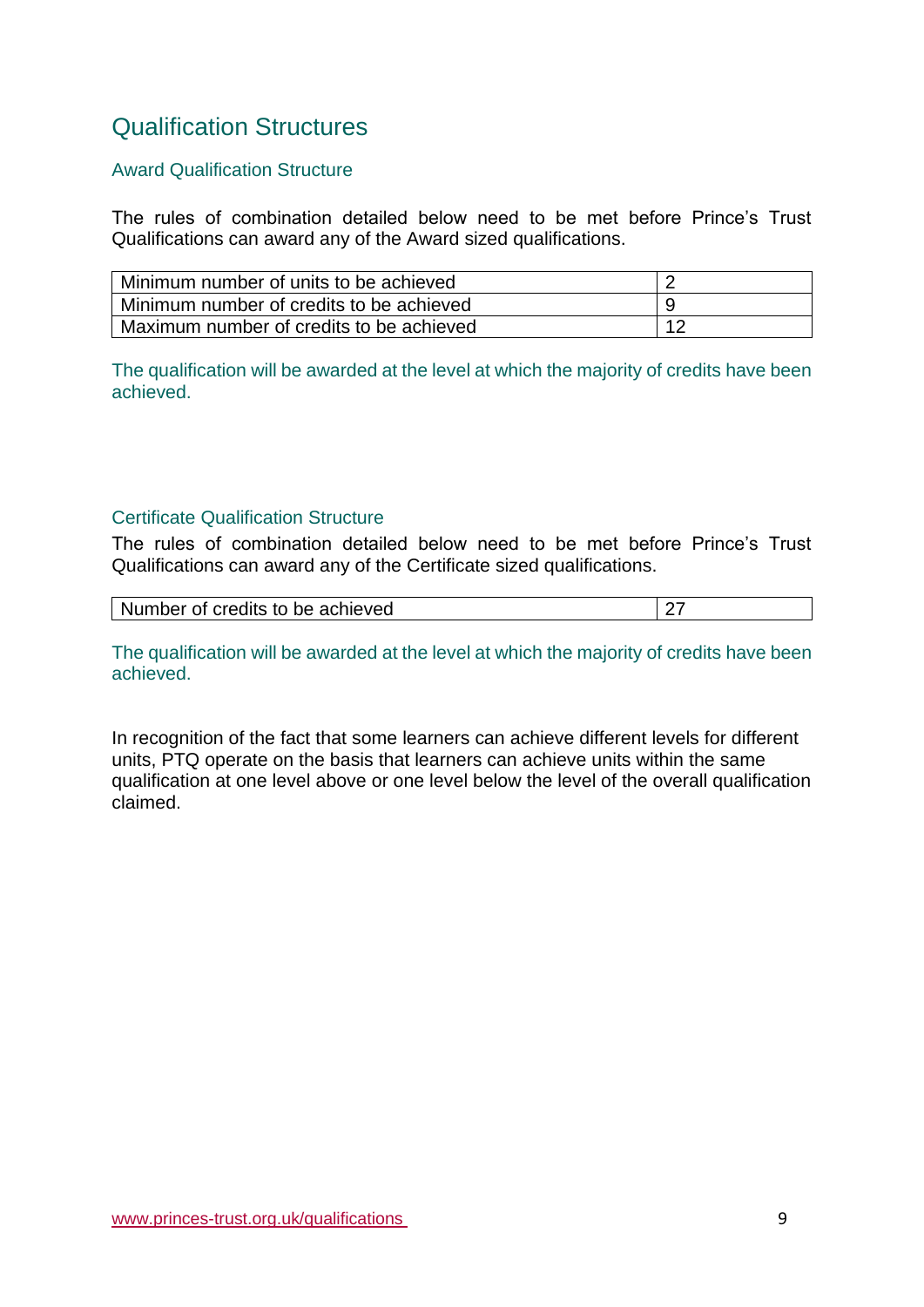## **Units**

The Employment, Teamwork and Community Skills qualifications cover a range of skills. An overview of the units available and the corresponding levels and credits is outlined below.

| Unit title                               | Available at |  | <b>Credit</b>           |       |
|------------------------------------------|--------------|--|-------------------------|-------|
|                                          |              |  | Entry 3 Level 1 Level 2 | value |
| <b>Career Planning</b>                   |              |  |                         |       |
| <b>Community Project</b>                 |              |  |                         |       |
| <b>Planning for Personal Development</b> |              |  |                         |       |
| <b>Presentation Skills</b>               |              |  |                         |       |
| Supporting Other People in the Community |              |  |                         |       |
| <b>Teamwork Skills</b>                   |              |  |                         |       |
| <b>Work Experience</b>                   |              |  |                         |       |

For more detail of the individual units and the assessment criteria please see Appendix 1.

Appendix 2 provides the level descriptors for the three levels covered by the units and qualifications.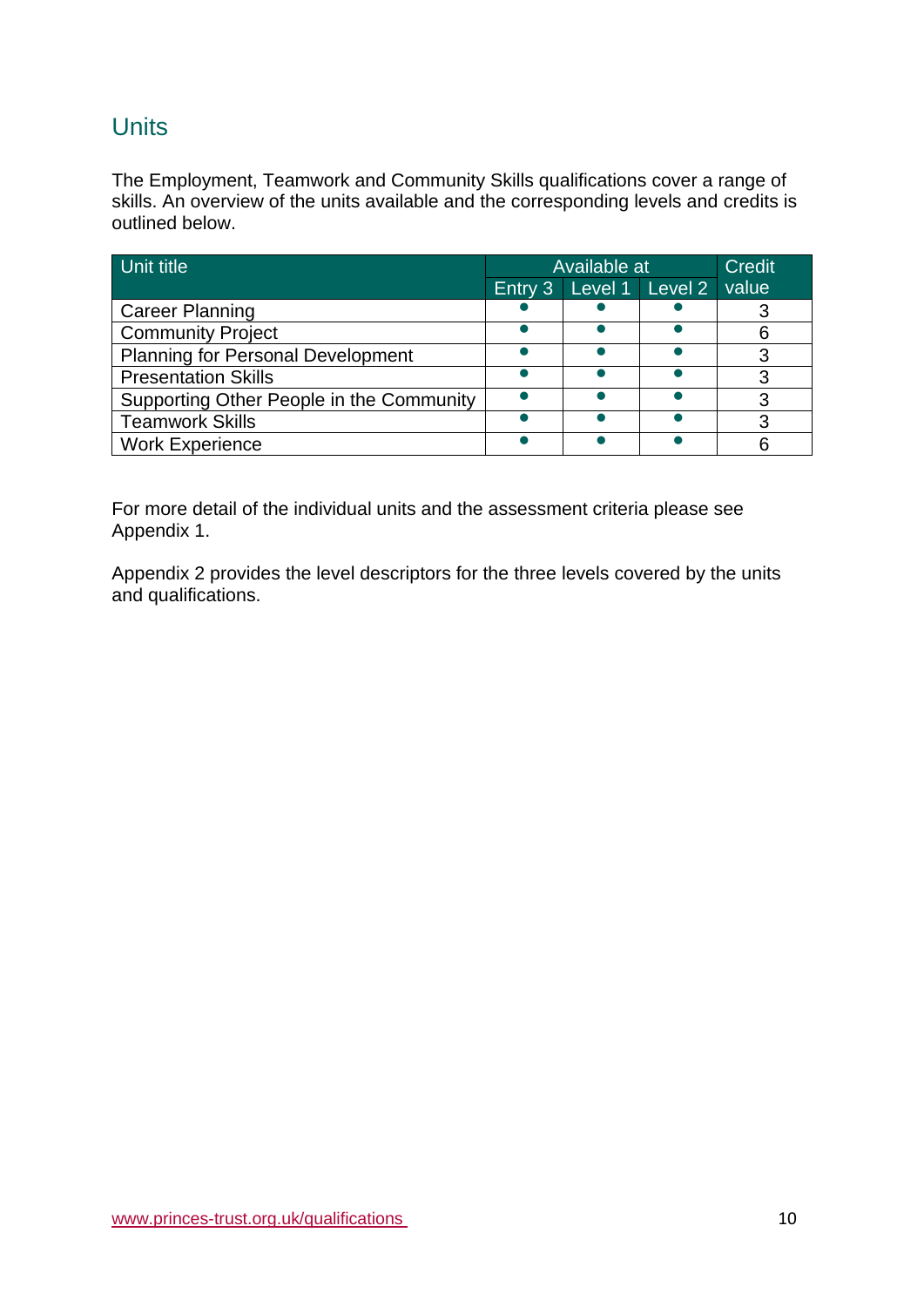# <span id="page-10-0"></span>Rules of Combination

When meeting rules of combination, learners do not have to achieve units in any particular order and Assessors should tailor learning programmes to meet individual learner needs. It is recommended that, wherever possible, centres adopt a holistic approach to the delivery of these qualifications and identify opportunities to link the units and levels.

Learners not able to complete a full qualification can have their achievements recognised through unit only certification.

#### <span id="page-10-1"></span>Barred Combinations

If a learner achieves units with the same title only the credit value of the unit at the higher level will count towards the qualification. The other unit can be recognised by unit certification, if requested.

If you are unsure about the rules of combination for a qualification please contact Prince's Trust Qualifications to discuss.

#### <span id="page-10-2"></span>**Progression**

These qualifications provide a platform for learners to progress onto further education opportunities and/or employment, as they develop personal development and employability skills.

#### <span id="page-10-3"></span>Language

If you wish to offer these qualifications in Welsh please contact The Prince's Trust Qualifications.

#### <span id="page-10-4"></span>Access Arrangements

More detailed information about the Special Consideration and Reasonable Adjustments policies for these qualifications is provided in the Centre Handbook (QSP 00)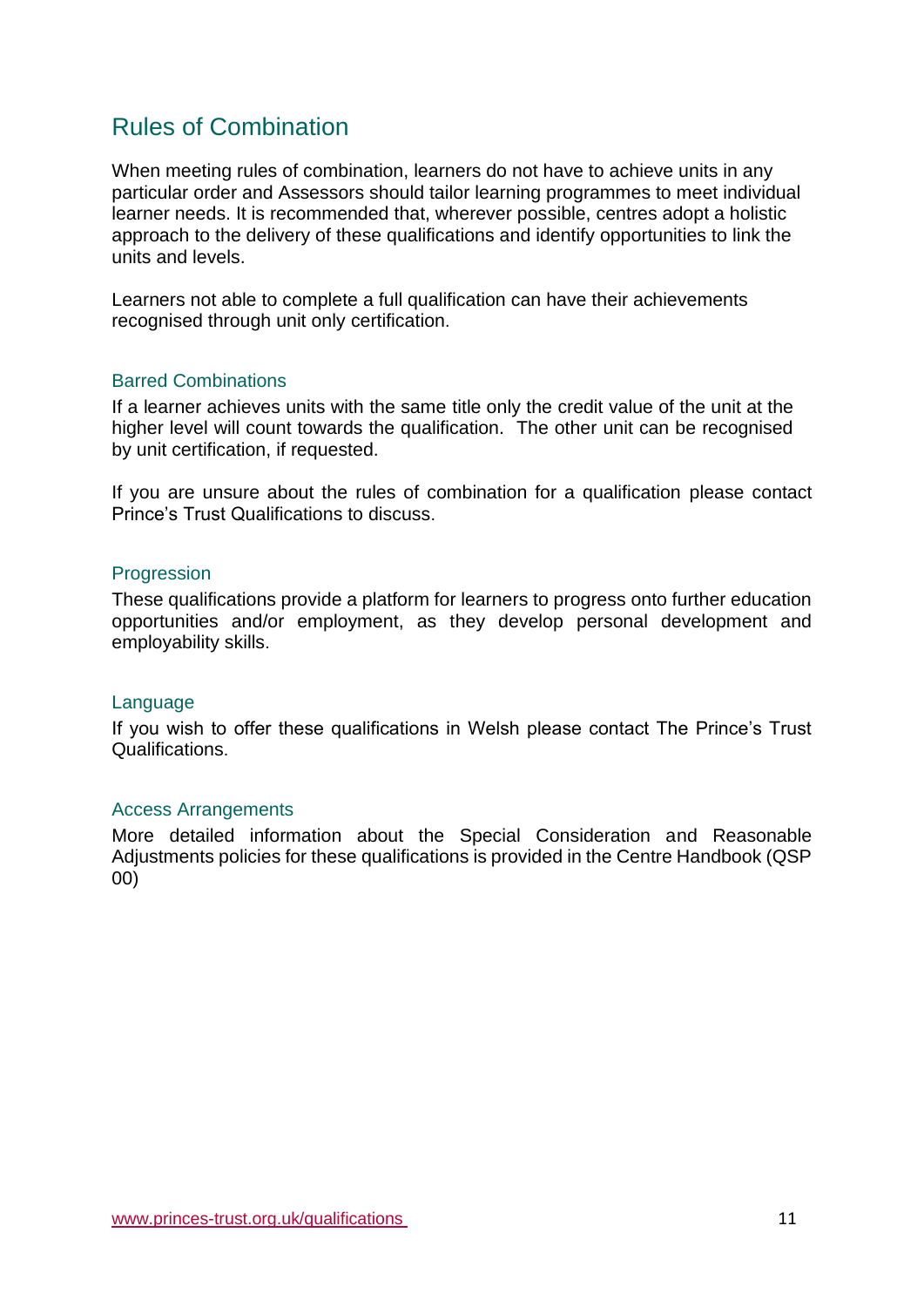# <span id="page-11-0"></span>Assessment of Qualifications

### <span id="page-11-1"></span>**Grading**

The Employment, Teamwork and Community Skills qualifications are 100% centre assessed using portfolios of evidence and are graded as pass or fail. The portfolios are internally assessed and externally moderated.

The assessment process is as follows:

- → Activities are internally set by the centre to meet the requirements detailed in the unit assessment criteria
- → The learners are assessed internally at the centre by an Assessor whilst they engage in activities
- ➔ The learner's evidence is collated into a portfolio, which is referenced using a unit Tracking Sheet
- ➔ The centre undertakes internal quality assurance activities which includes sampling portfolios assessed by each Assessor.
- ➔ A further sample of portfolios is then externally moderated by Prince's Trust **Qualifications**

With these qualifications the best practice approach is to assess by 'continuous assessment'. This means that the learner is assessed throughout their programme of study, allowing for alternative activities to be set and further evidence produced while there are still opportunities during the programme. Continuous assessment keeps learners motivated and engaged as it provides the learner with opportunities to discuss progress, check they are working at the correct level for their ability and producing sufficient evidence. This open dialogue with the learner should be recorded on their portfolio, directly on their work and on the Tracking Sheet in the form of assessor feedback. The writing of comments on learners' work, and Tracking Sheet, provides a means of communication between staff during the internal quality assurance and with the External Moderator if the work forms part of the moderation sample.

More detailed information about the assessment strategies for these qualifications is provided in the Centre Handbook (QSP 00) and Making Claims and Results Handbook (QSP 03), both are available on our [website.](https://www.princes-trust.org.uk/about-the-trust/qualifications/guidance-for-centres)

### <span id="page-11-2"></span>**Evidence**

To achieve the units and qualifications learners need to gather evidence from activities which demonstrate they have met each of the assessment criteria. Some evidence of a learner's performance will also be derived from observation records and testimonies from witnesses, who observe the learner carrying out activities. Evidence can be in a variety of forms and can be varied according to learners' interests and needs.

Through completion of activities on the learning programme, the learners should generate evidence to demonstrate they have completed all of the assessment criteria sufficiently.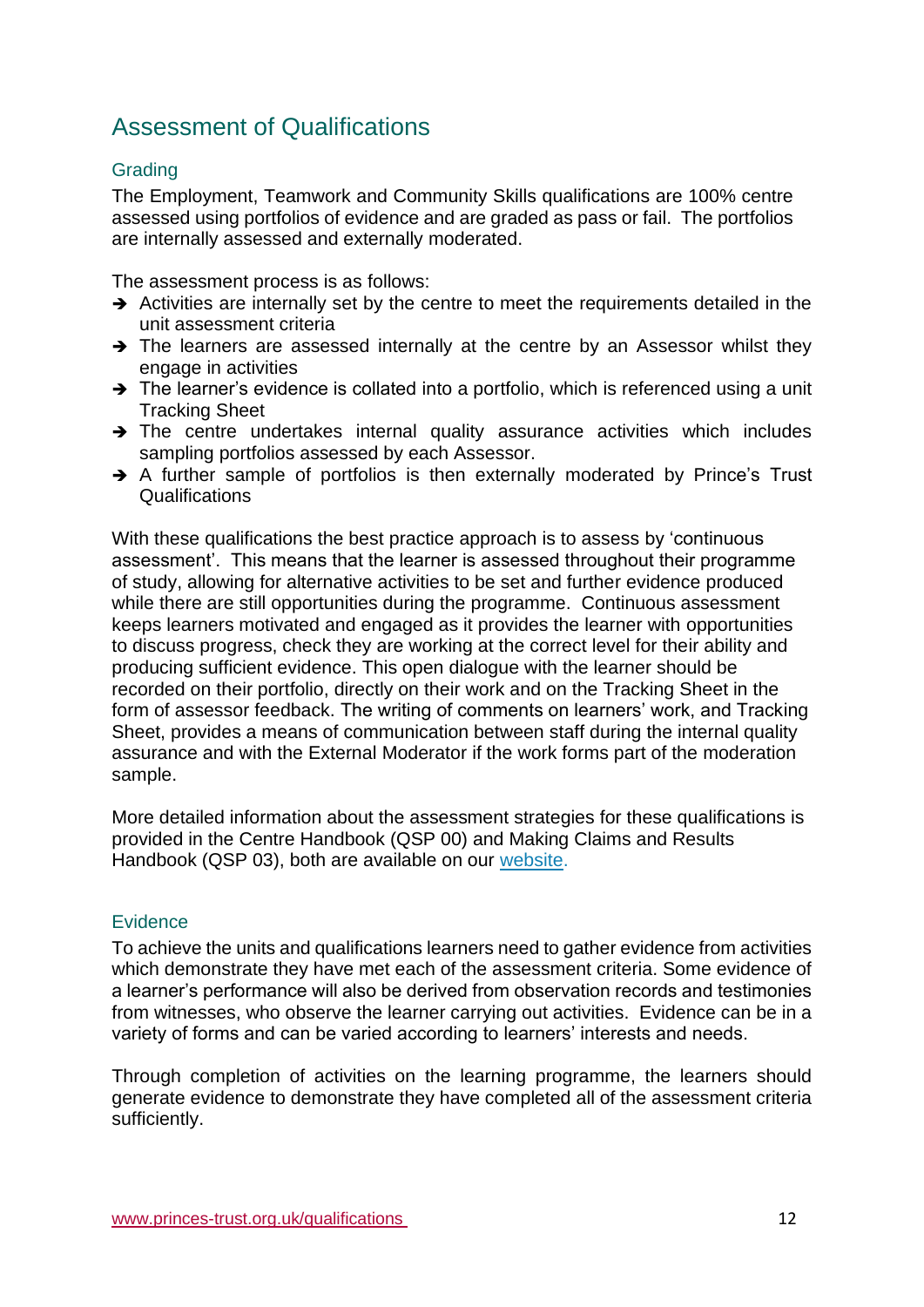More detailed information is provided in the Building a Portfolio handbook (QSP 01) which is available on our [website.](https://www.princes-trust.org.uk/about-the-trust/qualifications/guidance-for-centres)

### <span id="page-12-0"></span>Recording Achievement

When learners have gathered their evidence, Tracking Sheets are used to record which piece(s) of evidence meets each assessment criteria. Learners are likely to collect far more evidence than they need and it is therefore important that the Tracking Sheets are only used to record the specific evidence needed to meet the criteria and not every piece of work produced.

The Tracking Sheets must be signed and dated by the learner and the Assessor. By signing the Tracking Sheets the learner and Assessor are declaring that the portfolio submitted is the learner's own work. The qualification will not be awarded without a signed declaration.

The Trust does not require every piece of evidence to be signed and dated.

Tracking Sheets for this qualification can be downloaded from our [website.](https://www.princes-trust.org.uk/about-the-trust/qualifications/employment-teamwork-community)

#### <span id="page-12-1"></span>Making claims

Centres should only claim units and qualifications for learners when they are satisfied that their portfolio meets all the assessment criteria and the work has under gone internal quality assurance. Making claims is the official stage of notifying Prince's Trust Qualifications that the learners are being submitted for external moderation.

There will be re gular opportunities to submit learners' portfolios throughout the year. Please check the qualification web page for the [assessment dates.](https://www.princes-trust.org.uk/about-the-trust/qualifications/employment-teamwork-community)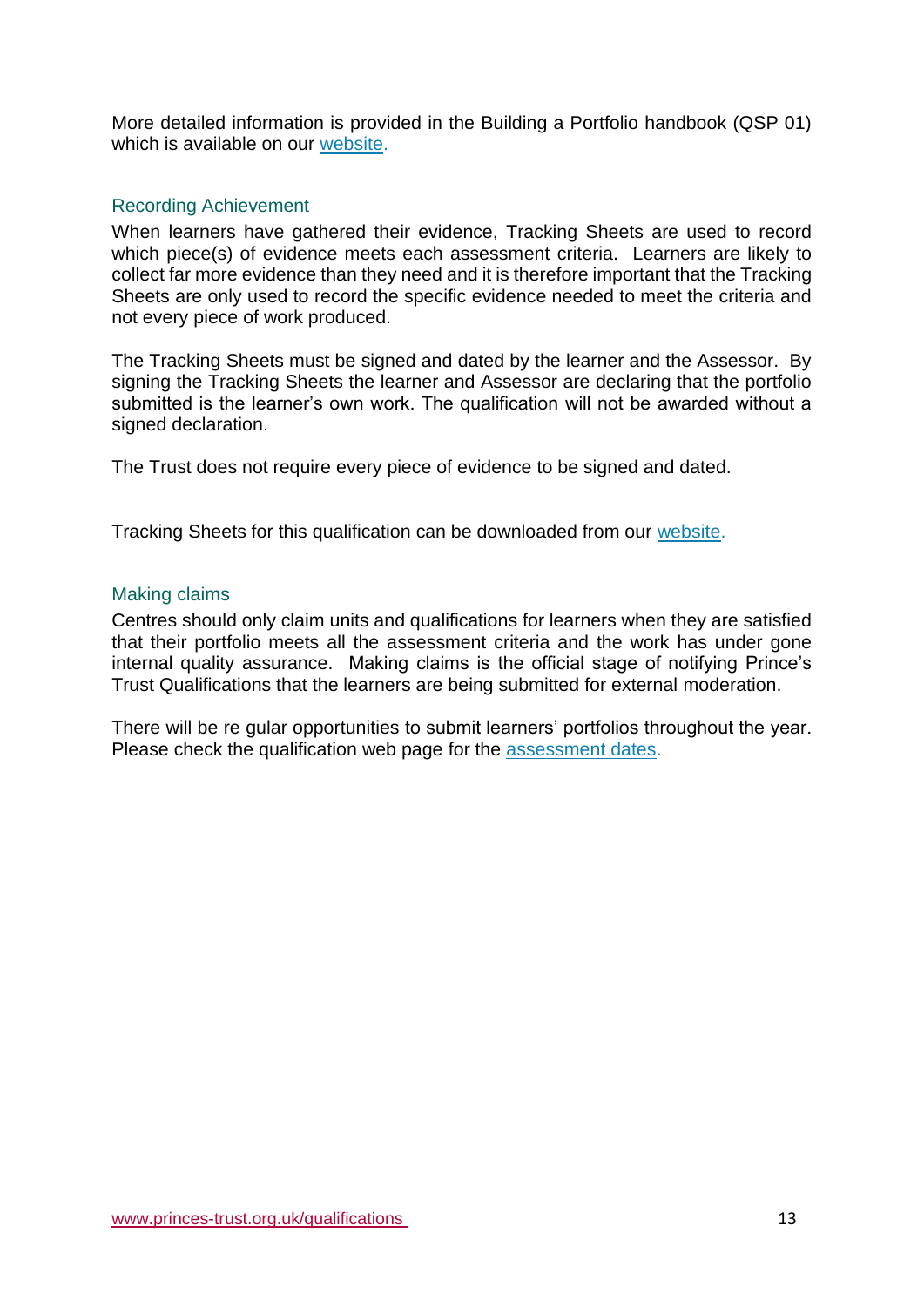### <span id="page-13-0"></span>Staff requirements

To adhere to The Prince's Trust quality assurance arrangements for these qualifications, the centre must ensure that the following roles and responsibilities have been undertaken:

- **→** Assessors
- → Internal Quality Assurer (IQA)

The same person must never complete the internal quality assurance processes on portfolios they have assessed. More detailed information for the Assessor and Internal Quality Assurers roles, with competency profiles, is provided in the Centre Handbook (QSP 00) available on our website [Guidance for Centres](https://www.princes-trust.org.uk/about-the-trust/qualifications/guidance-for-centres)

### <span id="page-13-1"></span>Support for centres

#### **Training**

Prince's Trust Qualifications offers training to support centres deliver and administer these qualifications.

#### **Website**

Our website is regularly updated to ensure the latest information about the qualification is available to centre staff, as too are best practice guidance notes and policies. The website can be accessed via the following link [Prince's Trust Qualifications.](https://www.princes-trust.org.uk/about-the-trust/qualifications/employment-teamwork-community)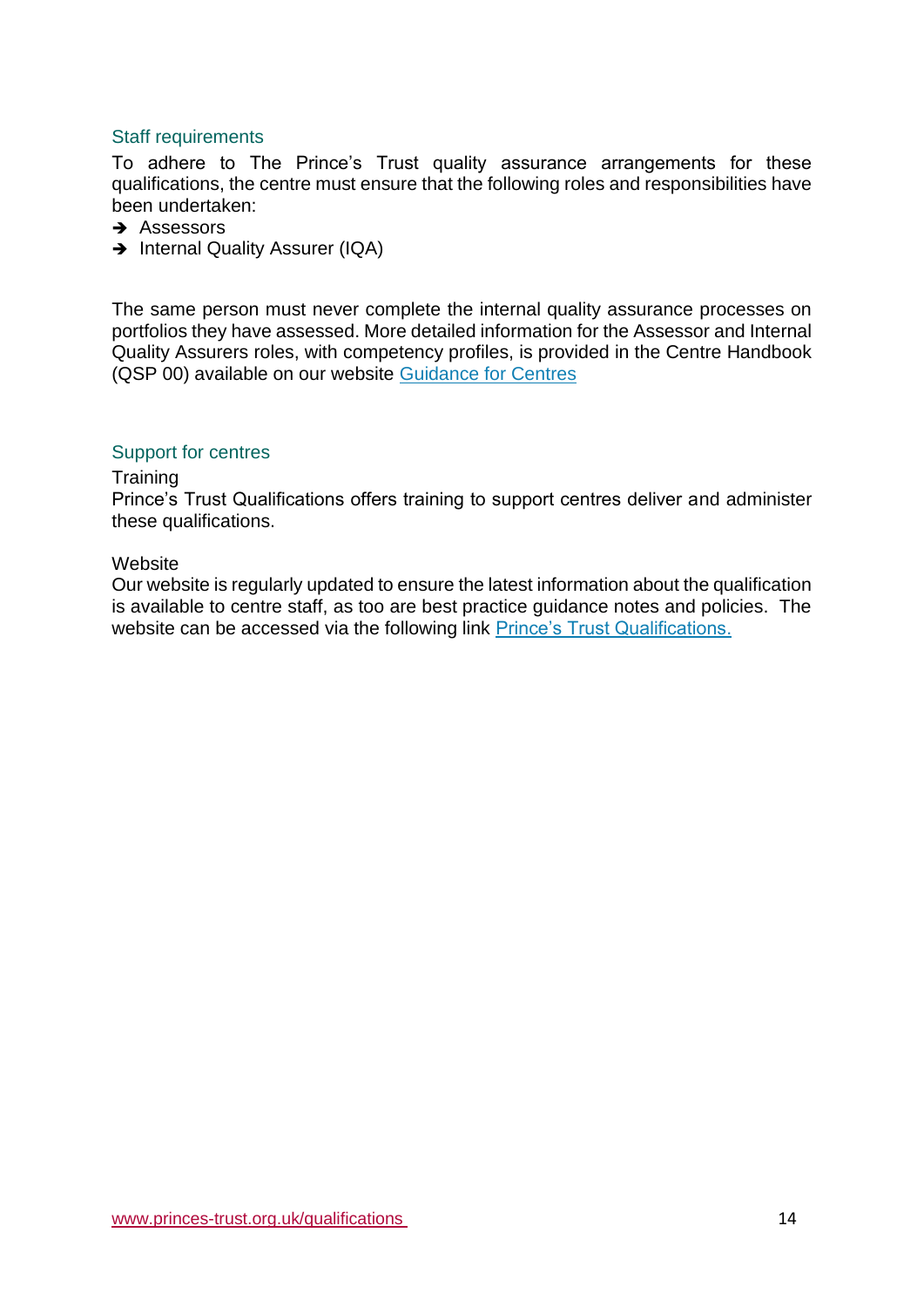# <span id="page-14-0"></span>Appendix list

Appendix 1 - Unit overview table

Appendix 2 – Level descriptors

Appendix 3 – Qualification price list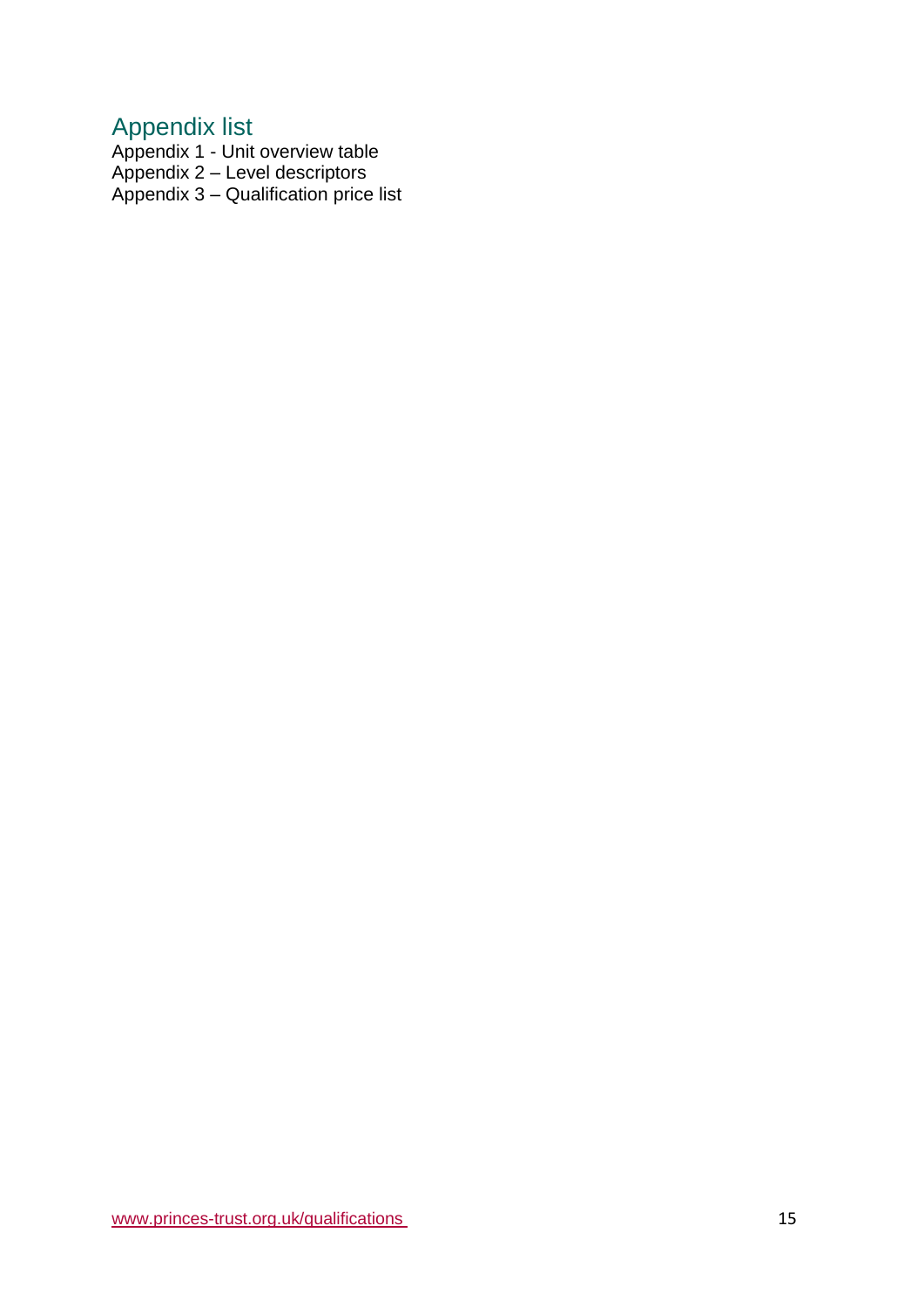# <span id="page-15-0"></span>Appendix 1

The units listed below are available for use from 1<sup>st</sup> January 2017.

| <b>Unit title</b>                                  | <b>Level</b>       | <b>GLH</b> | <b>PTQ code</b>  | <b>URN</b> |
|----------------------------------------------------|--------------------|------------|------------------|------------|
|                                                    | Entry 3            | 30         | CPL2017/3        | R/615/4094 |
| <b>Career Planning</b>                             | Level 1            | 30         | CPL2017/1        | Y/615/4095 |
|                                                    | Level <sub>2</sub> | 30         | CPL2017/2        | D/615/4096 |
|                                                    | Entry 3            | 60         | CPR2017/3        | H/615/4097 |
| <b>Community Project</b>                           | Level 1            | 60         | CPR2017/1        | K/615/4098 |
|                                                    | Level <sub>2</sub> | 60         | CPR2017/2        | M/615/4099 |
|                                                    | Entry 3            | 27         | PPD2017/3        | A/615/4140 |
| <b>Planning for Personal</b><br>Development        | Level 1            | 27         | PPD2017/1        | L/615/4143 |
|                                                    | Level <sub>2</sub> | 27         | PPD2017/2        | R/615/4144 |
|                                                    | Entry 3            | 30         | PSK2017/3        | Y/615/4162 |
| <b>Presentation Skills</b>                         | Level 1            | 30         | PSK2017/1        | D/615/4163 |
|                                                    | Level 2            | 30         | PSK2017/2        | H/615/4164 |
|                                                    | Entry 3            | 30         | SOP2017/3        | A/615/4199 |
| <b>Supporting Other People in</b><br>the Community | Level 1            | 30         | SOP2017/1        | K/615/4201 |
|                                                    | Level <sub>2</sub> | 30         | SOP2017/2        | T/615/4203 |
|                                                    | Entry 3            | 30         | TWK2017/3        | K/615/4165 |
| <b>Teamwork Skills</b>                             | Level 1            | 30         | TWK2017/1        | D/615/4177 |
|                                                    | Level <sub>2</sub> | 30         | TWK2017/2        | D/615/4180 |
|                                                    | Entry 3            | 60         | <b>WEX2017/3</b> | Y/615/4193 |
| <b>Work Experience</b>                             | Level 1            | 60         | <b>WEX2017/1</b> | H/615/4195 |
|                                                    | Level <sub>2</sub> | 60         | <b>WEX2017/2</b> | T/615/4198 |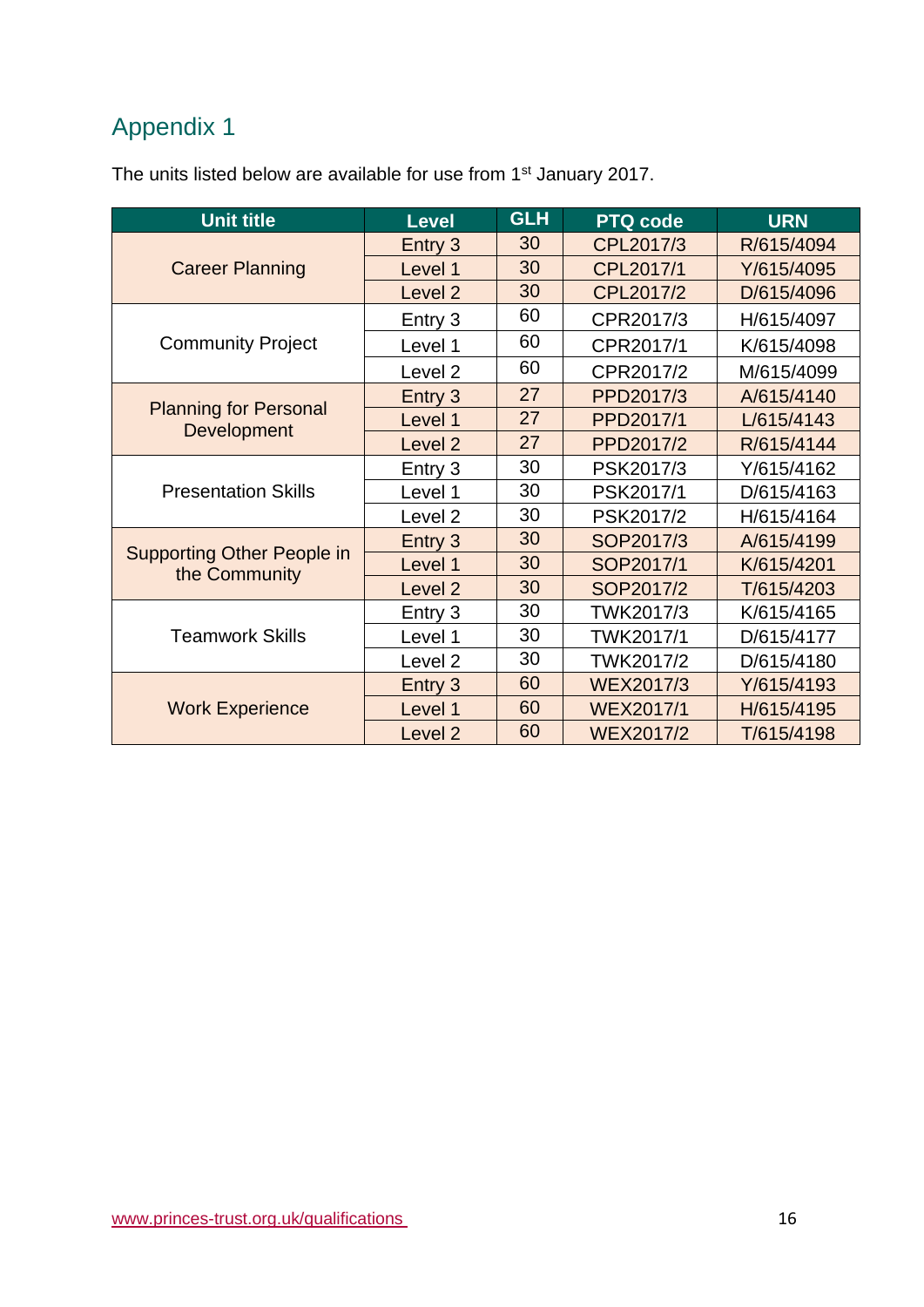#### Career Planning

The aim of this unit is to give the learner an understanding of the job search, application and interview process in order to equip them with the skills necessary to progress onto a sustainable job/training opportunity that is suited to their interests. It is an opportunity for learners to think about careers they may wish to pursue, and reflect upon the training, education and experience required in that profession. With the high demand for jobs, learners need to be aware of where to search for suitable jobs and how to best present themselves both, using their CVs or applications, and in person when they get to the interview.

|  |                    | Entry 3              | Level 1                          | Level <sub>2</sub>                      |
|--|--------------------|----------------------|----------------------------------|-----------------------------------------|
|  | Be able to         | 1.1 Identify sources | 1.1 Identify sources             | 1.1 Identify sources                    |
|  | recognise suitable | of careers           | of careers advice                | of careers advice                       |
|  | jobs or training   | advice and           | and guidance                     | and guidance                            |
|  | opportunities      | guidance             |                                  |                                         |
|  |                    | 1.2 Give an          | 1.2 Give examples of             | 1.2 Give examples of                    |
|  |                    | example of a         | career options                   | career options                          |
|  |                    | career option        | relevant to own                  | relevant to own                         |
|  |                    | relevant to own      | interests                        | interests                               |
|  |                    | interests            |                                  |                                         |
|  |                    | 1.3 Outline likely   | 1.3 Describe                     | 1.3 Compare                             |
|  |                    | tasks that you       | advantages and                   | advantages and                          |
|  |                    | would                | disadvantages of                 | disadvantages of                        |
|  |                    | undertake in         | the identified                   | the identified                          |
|  |                    | this career          | career options                   | career options                          |
|  |                    | option               |                                  |                                         |
|  |                    |                      | 1.4 Identify job                 | 1.4 Outline training                    |
|  |                    |                      | vacancies or                     | and educational                         |
|  |                    |                      | training                         | needs for a<br>preferred option         |
|  |                    |                      | opportunities<br>relevant to the |                                         |
|  |                    |                      | identified career                |                                         |
|  |                    |                      | options                          |                                         |
|  |                    |                      |                                  |                                         |
|  |                    |                      |                                  | 1.5 Describe your                       |
|  |                    |                      |                                  | suitability for the<br>preferred option |
|  |                    |                      |                                  |                                         |
|  | Understand how to  | 2.1 Complete an      | 2.1 Produce a                    | 2.1 Produce a                           |
|  | apply for jobs or  | application form     | personal CV in a<br>format       | personal CV in a                        |
|  | training           |                      |                                  | format appropriate                      |
|  | opportunities      |                      | appropriate for                  | for seeking                             |
|  |                    |                      | seeking                          | employment                              |
|  |                    |                      | employment<br>2.2 Complete an    | 2.2 Produce a                           |
|  |                    |                      | application form                 | covering letter to                      |
|  |                    |                      | to an appropriate                | support your CV                         |
|  |                    |                      | standard for                     | for a specific job                      |
|  |                    |                      | submission                       |                                         |
|  |                    |                      |                                  |                                         |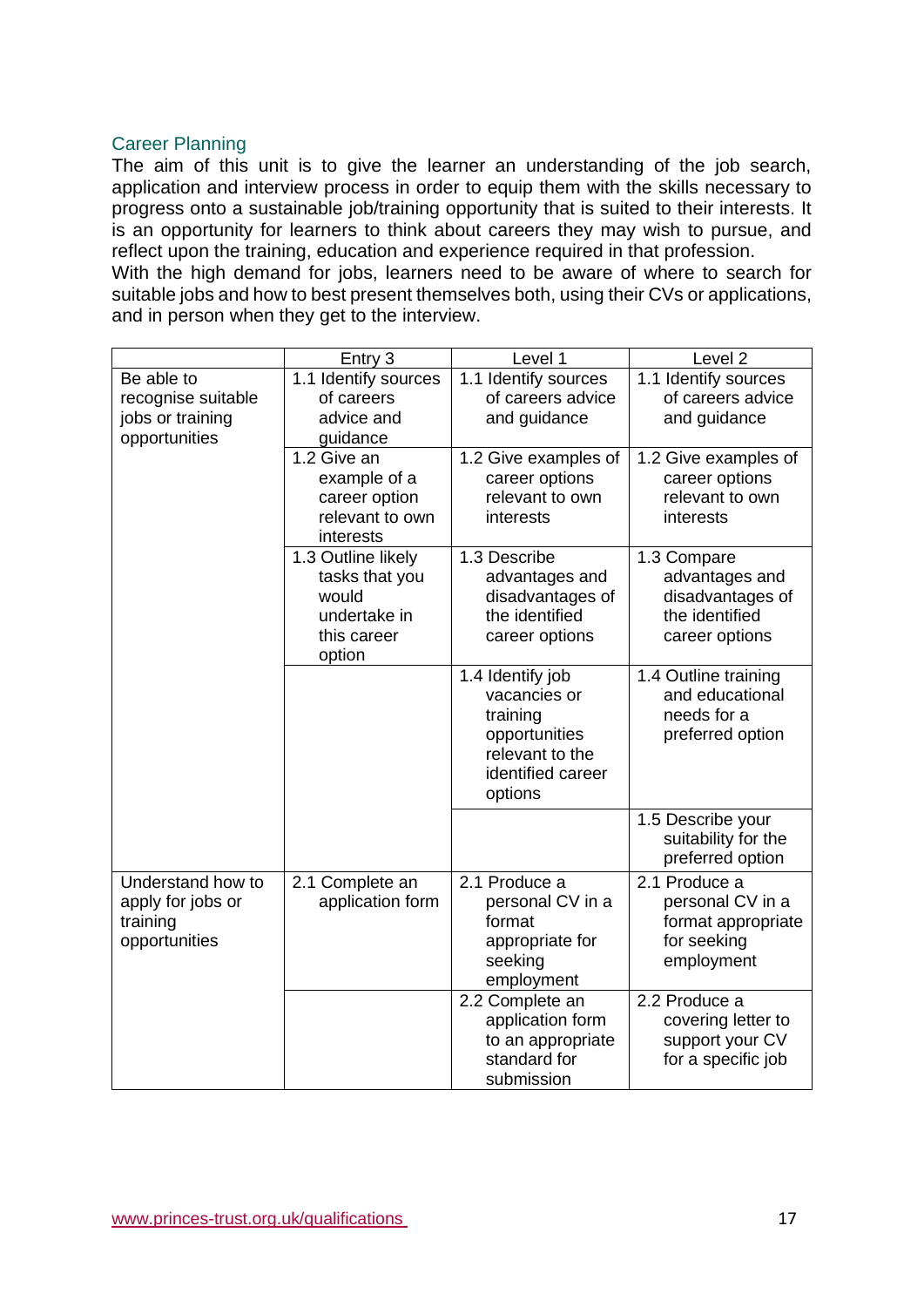|                      |                        |                                         | 2.3 Complete an                         |
|----------------------|------------------------|-----------------------------------------|-----------------------------------------|
|                      |                        |                                         | application form to                     |
|                      |                        |                                         | an appropriate                          |
|                      |                        |                                         | standard for                            |
|                      |                        |                                         | submission                              |
| Be able to take part | 3.1 Identify           | 3.1 List what to                        | 3.1 Explain what                        |
| in an interview      | appropriate            | consider when                           | needs to be                             |
|                      | behaviour and          | preparing for an                        | considered when                         |
|                      | clothing for an        | interview                               | preparing for an                        |
| Know how to          | interview              |                                         | interview                               |
| prepare for an       | 3.2 Identify           | 3.2 Prepare                             | 3.2 Prepare                             |
| interview (E3)       | questions that         | responses to                            | responses to                            |
|                      | you may be             | potential                               | potential interview                     |
|                      | asked in an            | interview                               | questions                               |
|                      | interview              | questions                               |                                         |
|                      | 3.3 Prepare            | 3.3 Take part in a<br>real or simulated | 3.3 Give examples of                    |
|                      | responses to           |                                         | questions you<br>would ask at an        |
|                      | potential<br>interview | interview                               |                                         |
|                      |                        |                                         | interview                               |
|                      | questions              |                                         |                                         |
|                      |                        | 3.4 Identify personal<br>strengths and  | 3.4 Take part in a<br>real or simulated |
|                      |                        | areas for                               | interview                               |
|                      |                        | improvement                             |                                         |
|                      |                        | following an                            |                                         |
|                      |                        | interview                               |                                         |
|                      |                        |                                         | 3.5 Review personal                     |
|                      |                        |                                         | strengths and                           |
|                      |                        |                                         | areas for                               |
|                      |                        |                                         | improvement                             |
|                      |                        |                                         | following an                            |
|                      |                        |                                         | interview                               |
|                      |                        |                                         |                                         |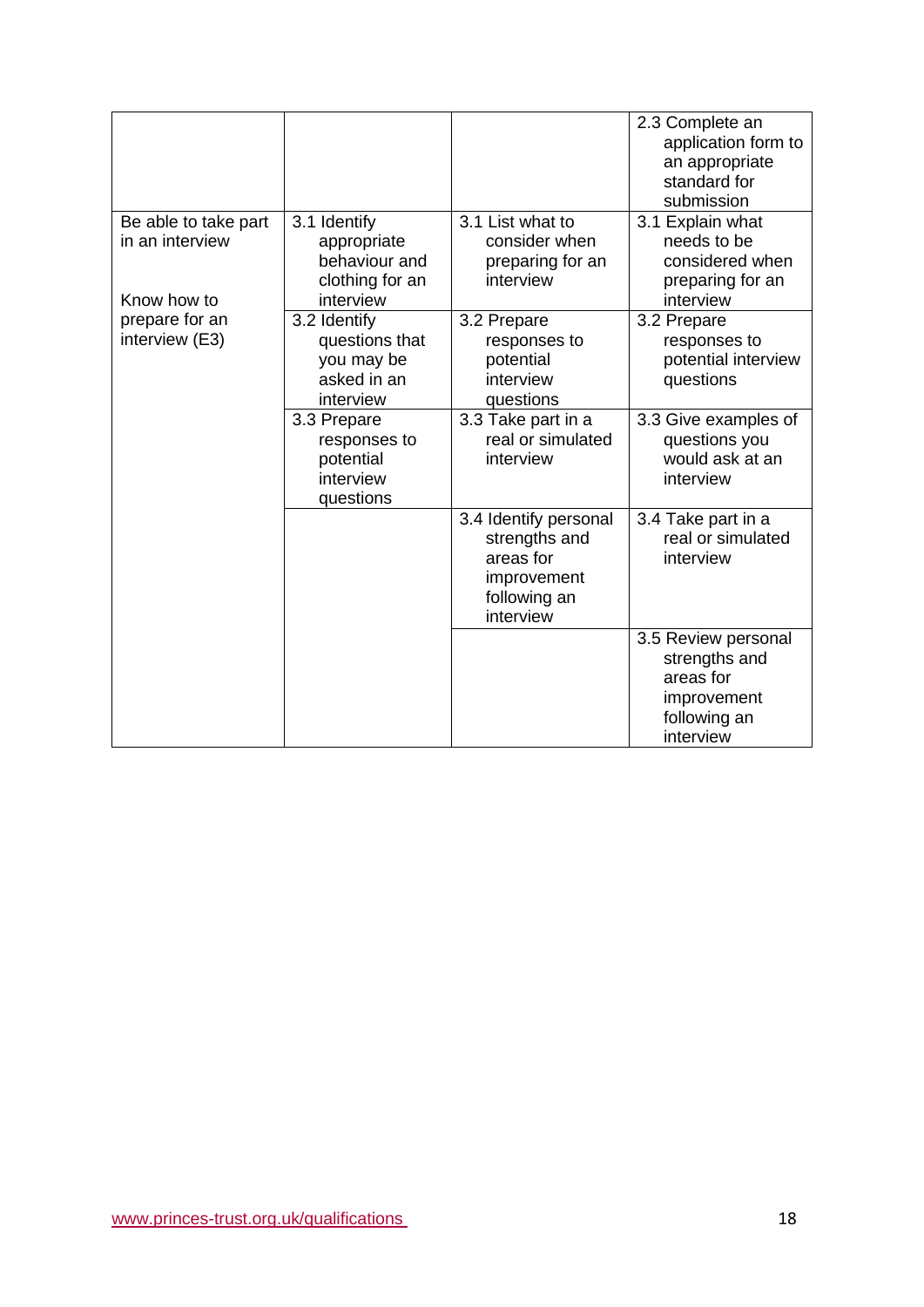### Community Project

The aim of this unit is for the learner to plan, complete and review a project in the wider community. As part of the planning the learners should have some involvement in selecting the project undertaken. The community project can be completed by an individual but is more likely to be undertaken by a group of learners and as such they will look at how the skills within the group can be used to complete the project by dividing up the different roles and responsibilities.

The length and scope of the project will depend on the time and resources available however, it should reflect the 60 TQT assigned to the unit. The tutor/supervisor will need to ensure all aspects of the project are safe and legal.

|                                                                                | Entry 3                                                                                    | Level 1                                                                                                         | Level <sub>2</sub>                                                                                         |
|--------------------------------------------------------------------------------|--------------------------------------------------------------------------------------------|-----------------------------------------------------------------------------------------------------------------|------------------------------------------------------------------------------------------------------------|
| Understand the<br>needs of their wider<br>community and how<br>they can be met | 1.1 Give examples<br>of potential<br>projects that<br>could help the                       | 1.1 Give examples<br>of potential<br>projects that<br>could help the                                            | 1.1 Describe the<br>needs of the wider<br>community                                                        |
|                                                                                | wider community<br>1.2 Select a<br>community<br>project to<br>undertake                    | wider community<br>1.2 Identify<br>advantages and<br>disadvantages of<br>two potential<br>community<br>projects | 1.2 Assess the<br>advantages and<br>disadvantages of<br>two potential<br>community<br>projects             |
|                                                                                | 1.3 Identify a benefit<br>of the project to<br>the wider<br>community                      | 1.3 Describe the<br>benefits of the<br>chosen project<br>to the wider<br>community                              | 1.3 Explain why the<br>community project<br>was chosen                                                     |
|                                                                                |                                                                                            |                                                                                                                 | 1.4 Explain how the<br>project is going to<br>meet the needs of<br>the wider<br>community                  |
| Be able to plan a<br>suitable community<br>project                             | 2.1 Identify how you<br>will contribute to<br>the community<br>project                     | 2.1 Identify the<br>tasks needed for<br>the community<br>project                                                | 2.1 Produce a<br>detailed plan for<br>the activities<br>stating who will<br>complete each<br>task and when |
|                                                                                | 2.2 Identify the<br>equipment and<br>materials<br>required for the<br>community<br>project | 2.2 List the<br>equipment and<br>materials<br>required for the<br>community<br>project                          | 2.2 List the resources<br>needed for the<br>community project                                              |
|                                                                                | 2.3 Identify any<br>costs or Gift in<br>Kind savings<br>associated with<br>the project     | 2.3 Calculate costs<br>or Gift in Kind<br>savings<br>associated with<br>the community<br>project                | 2.3 Calculate costs or<br>Gift in Kind<br>savings<br>associated with<br>the community<br>project           |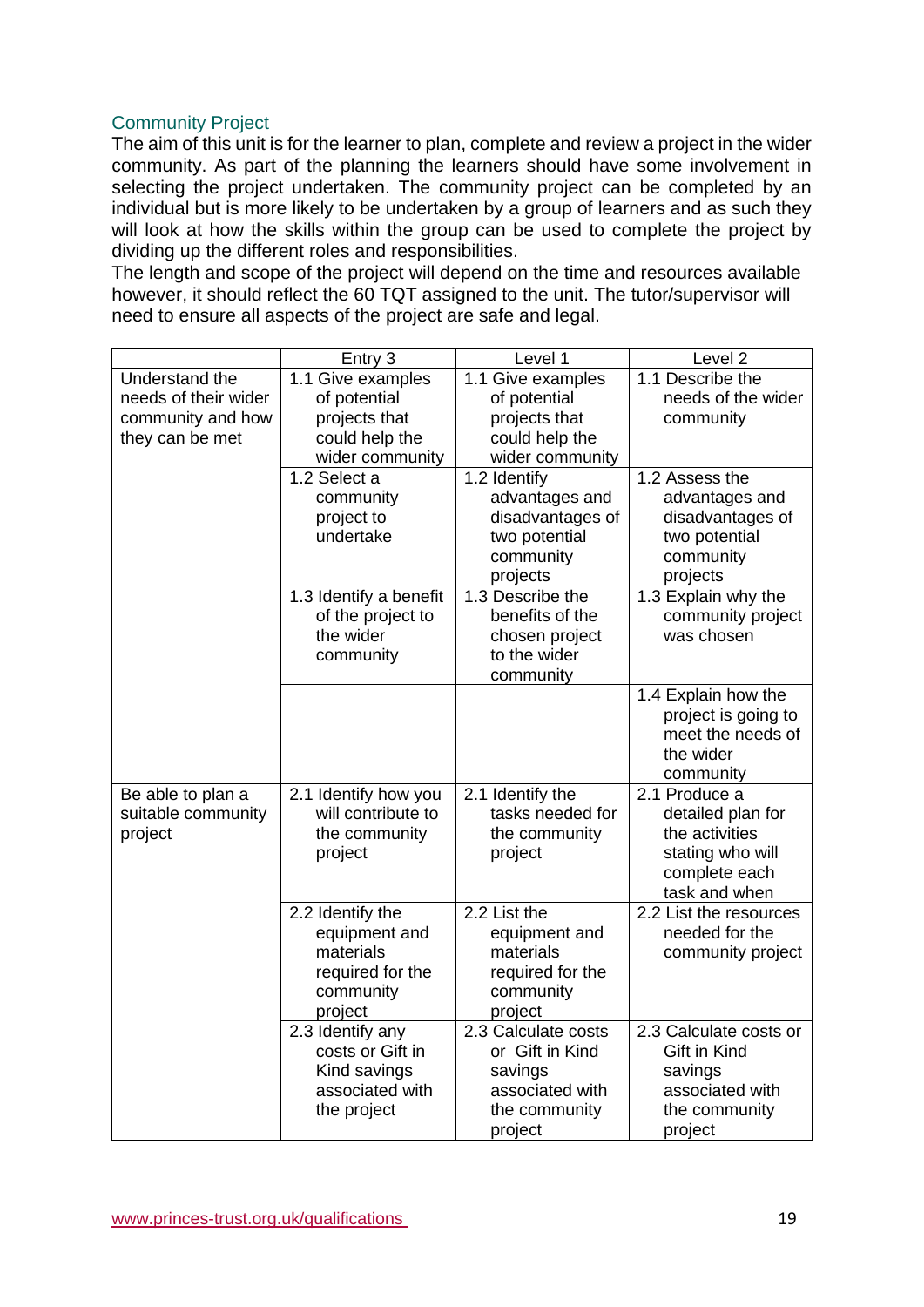|                                                | 2.4 Give a deadline<br>for the<br>community<br>project to be<br>completed | 2.4 Produce a<br>timeline for the<br>community<br>project                                                   | 2.4 Explain with<br>reasons any<br>external help<br>required                                                                                                                            |
|------------------------------------------------|---------------------------------------------------------------------------|-------------------------------------------------------------------------------------------------------------|-----------------------------------------------------------------------------------------------------------------------------------------------------------------------------------------|
| Be able to carry out<br>a community<br>project | 3.1 Identify the<br>possible hazards<br>for own tasks<br>undertaken       | 3.1 Give examples<br>of possible<br>hazards with the<br>project and<br>actions taken to<br>reduce them      | 3.1 Complete a risk<br>assessment for<br>tasks you are<br>responsible for                                                                                                               |
|                                                | 3.2 Identify any<br>support required<br>to complete<br>tasks              | 3.2 Identify any<br>support required<br>to complete<br>tasks                                                | 3.2 Complete task/s<br>for which you are<br>responsible                                                                                                                                 |
|                                                | 3.3 Contribute to the<br>completion of the<br>community<br>project        | 3.3 Complete task/s<br>for which you<br>are responsible                                                     | 3.3 Contribute to<br>completion of<br>group task/s                                                                                                                                      |
|                                                |                                                                           | 3.4 Contribute to<br>completion of<br>group task/s                                                          | 3.4 Review the<br>project's progress<br>at a mid-way point                                                                                                                              |
| Be able to review<br>the community<br>project  | 4.1 Identify what<br>went well with<br>the community<br>project           | 4.1 Identify what<br>went well with<br>the community<br>project                                             | 4.1 Evaluate the<br>community project<br>taking into<br>account the tasks<br>that were<br>completed well<br>and making<br>suggestions for<br>tasks that could<br>have been<br>improved. |
|                                                | 4.2 Identify a task<br>that could have<br>been improved                   | 4.2 Identify what<br>could have been<br>improved                                                            | 4.2 Explain what<br>skills you have<br>developed by<br>planning and<br>completing the<br>community project                                                                              |
|                                                |                                                                           | 4.3 State what skills<br>you have<br>developed by<br>completing the<br>community<br>project                 |                                                                                                                                                                                         |
| Understand the<br>wider community              | 5.1 Identify what you<br>have learned<br>about the wider<br>community     | 5.1 Describe what<br>you have<br>learned about<br>the wider<br>community while<br>completing the<br>project | 5.1 Explain what you<br>have learned<br>about the wider<br>community while<br>completing the<br>project                                                                                 |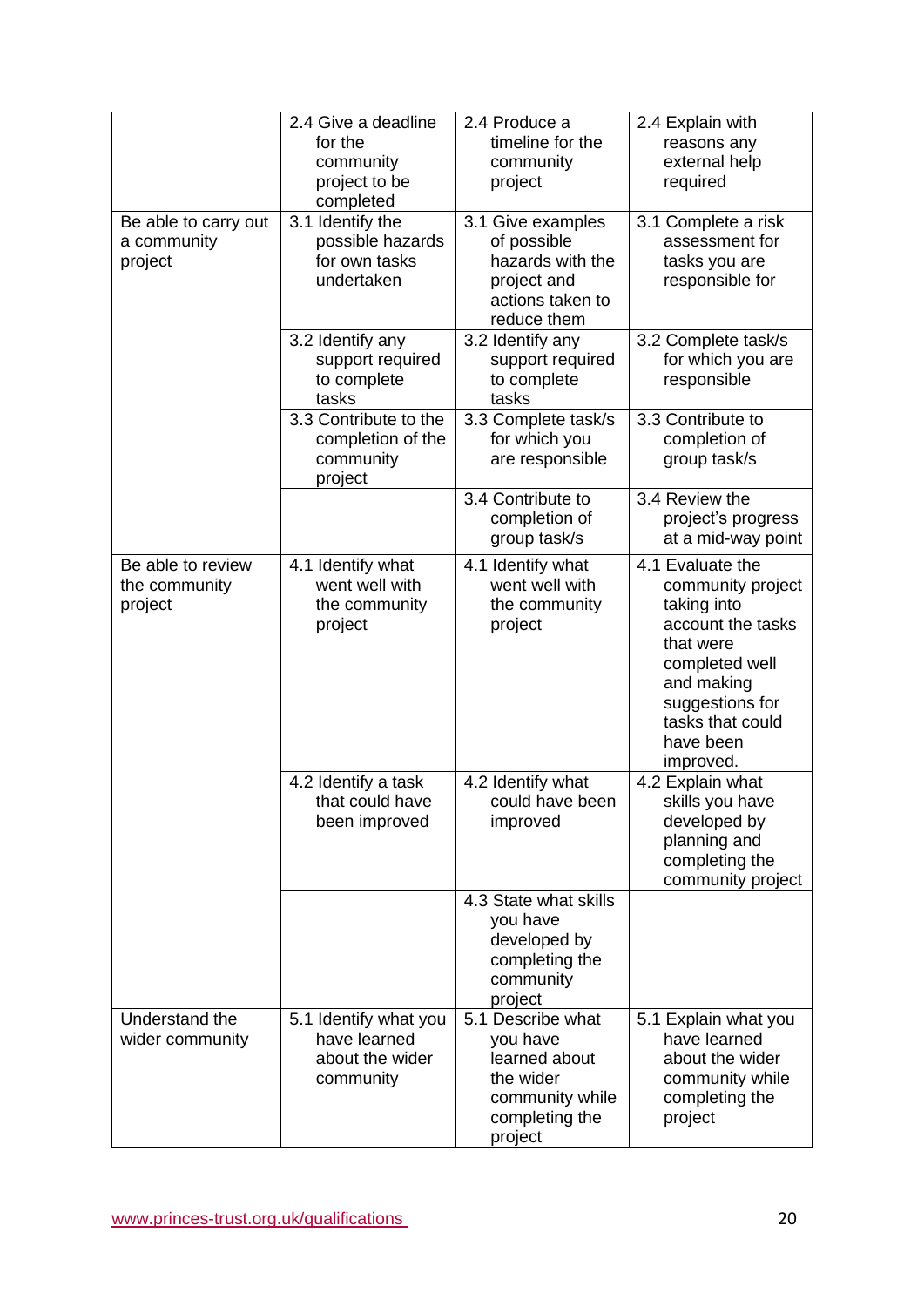### Planning for Personal Development

The aim of this unit is for learners to develop an understanding of how to assess their strengths and weaknesses to set manageable, achievable goals for work and/or personal life. In this unit, the learner will consider their own strengths and weaknesses and how they might address areas of weakness. The learner will find out how to set both long-term and short-term goals, make and review their plans for achieving them

|                     | Entry 3                | Level 1                    | Level <sub>2</sub>                 |
|---------------------|------------------------|----------------------------|------------------------------------|
| Be able to identify | 1.1 Identify something | 1.1 Give examples          | 1.1 Describe personal              |
| own personal        | you are good at        | of own personal            | strengths                          |
| development         |                        | strengths                  |                                    |
| needs               | 1.2 Identify something | 1.2 Give examples          | 1.2 Describe areas for             |
|                     | you want to improve    | of own areas               | personal                           |
|                     |                        | for personal               | development                        |
|                     |                        | development                |                                    |
| Be able to plan     | 2.1 Identify a SMART   | 2.1 Identify SMART         | 2.1 Identify SMART                 |
| own personal        | target for personal    | targets for                | targets for personal               |
| development         | development            | personal                   | development                        |
| improvement         |                        | development                |                                    |
|                     | 2.2 Identify actions   | 2.2 Produce an             | 2.2 Produce an action              |
|                     | required to achieve    | action plan with           | plan with dates for                |
|                     | target                 | dates for                  | reviewing personal                 |
|                     |                        | reviewing<br>personal      | development targets                |
|                     |                        | development                |                                    |
|                     |                        | targets                    |                                    |
|                     |                        |                            | 2.3 Explain factors that           |
|                     |                        |                            | could help or hinder               |
|                     |                        |                            | progress towards                   |
|                     |                        |                            | meeting personal                   |
|                     |                        |                            | development targets                |
| Be able to review   | 3.1 Review progress    | 3.1. Review                | 3.1 Review progress                |
| personal            | towards target with    | progress and               | and achievements                   |
| development plans   | a suitable person      | achievements               | regularly against                  |
|                     |                        | regularly                  | plan                               |
|                     |                        | against plan               |                                    |
|                     |                        | with a suitable            |                                    |
|                     |                        | person<br>3.2 Give an      | 3.2 Obtain feedback                |
|                     |                        |                            |                                    |
|                     |                        | example of a<br>successful | from others on your<br>performance |
|                     |                        | outcome from               |                                    |
|                     |                        | following the              |                                    |
|                     |                        | personal                   |                                    |
|                     |                        | development                |                                    |
|                     |                        | plan                       |                                    |
|                     |                        | 3.3 Give examples          | 3.3 Give examples of               |
|                     |                        | of future                  | successful                         |
|                     |                        | <b>SMART</b> targets       | outcomes from                      |
|                     |                        | for personal               | following the                      |
|                     |                        | development                | personal                           |
|                     |                        |                            | development plan                   |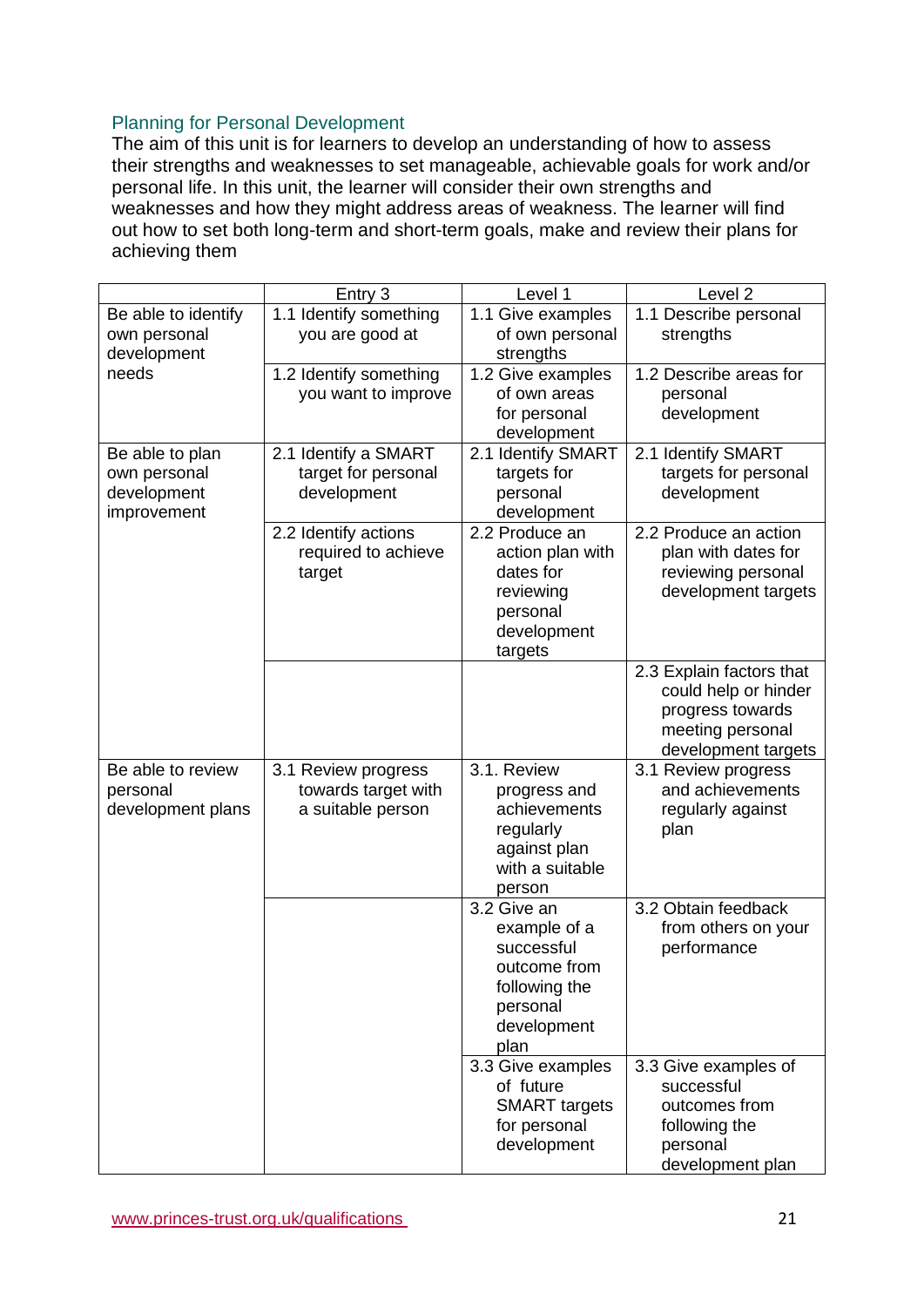|  | 3.4 Revise personal      |
|--|--------------------------|
|  | development plan to      |
|  | reflect future           |
|  | <b>SMART</b> targets for |
|  | development              |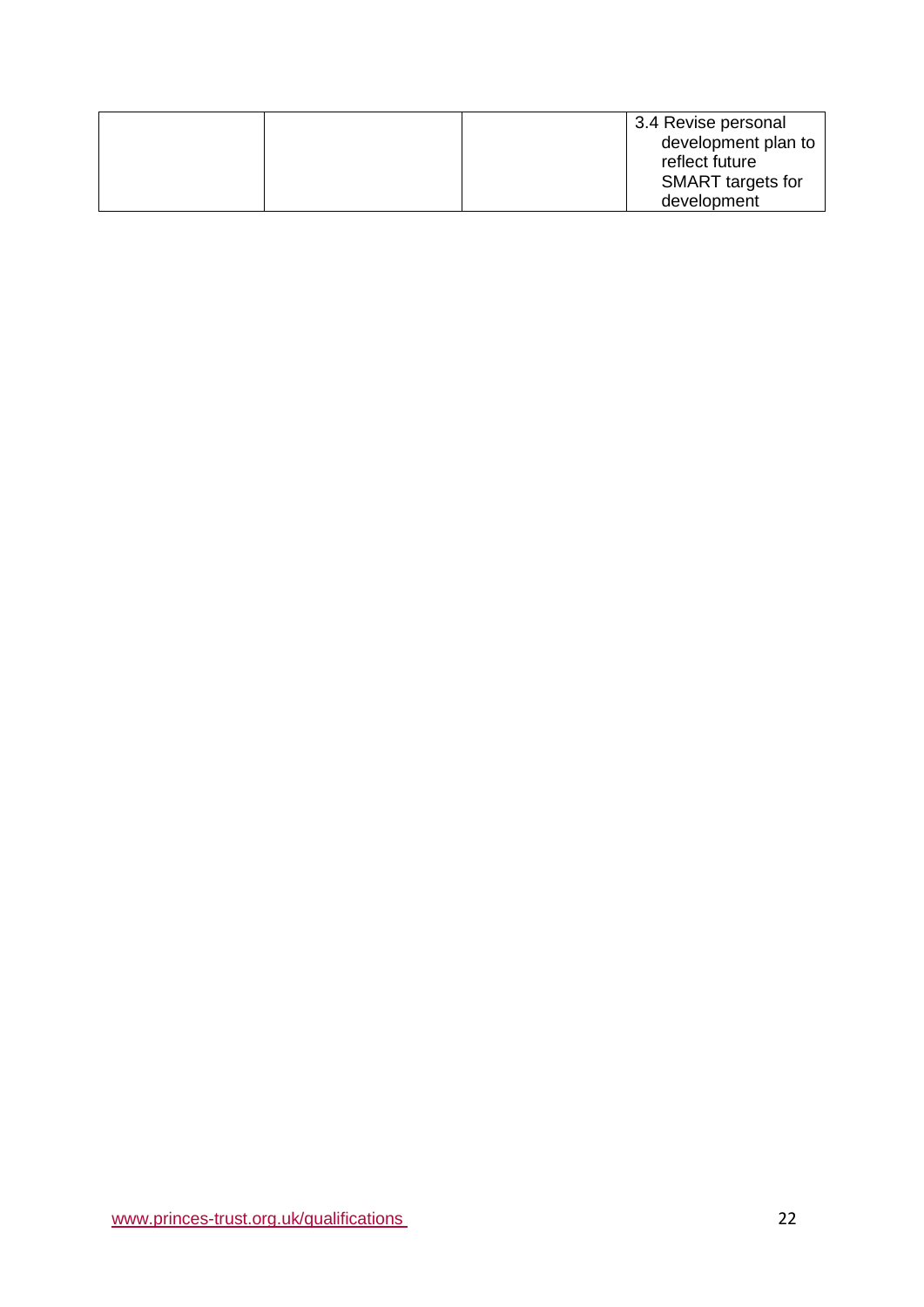### Presentation Skills

The aim of this unit is to support the learner to develop their understanding of the benefits and different purposes presentations have, as well as develop the skills needed to give a presentation. The unit requires the learner to prepare, deliver and review their own presentation.

|                      | Entry 3               | Level 1               | Level <sub>2</sub>     |
|----------------------|-----------------------|-----------------------|------------------------|
| Understand           | 1.1 Give an example   | 1.1 Give examples     | 1.1 Describe different |
| purpose of           | of when a             | of different          | situations when        |
| presentations        | presentation          | situations when       | presentations          |
|                      | might be used         | presentations         | might be used          |
|                      |                       | might be used         |                        |
|                      | 1.2 Identify the      | 1.2 Identify the      | 1.2 Explain the        |
|                      | features of a         | features of an        | reasons for using      |
|                      | good                  | effective             | presentations          |
|                      | presentation          | presentation          |                        |
|                      |                       | 1.3 Give examples     | 1.3 Describe the       |
|                      |                       | of things to avoid    | features of an         |
|                      |                       | when making           | effective              |
|                      |                       | presentations         | presentation           |
|                      |                       |                       | 1.4 State things to    |
|                      |                       |                       | avoid when             |
|                      |                       |                       | making                 |
|                      |                       |                       | presentations          |
| Be able to prepare   | 2.1 Select a topic to | 2.1 Select a topic to | 2.1 Select a topic to  |
| for a presentation   | present to an         | present to an         | present to an          |
|                      | audience              | audience              | audience               |
|                      | 2.2 List points to be | 2.2 Identify          | 2.2 Explain the choice |
|                      | made in the           | resources             | of presentation        |
|                      | presentation          | needed for the        | topic                  |
|                      |                       | presentation          |                        |
|                      |                       | 2.3 Prepare notes to  | 2.3 Describe the main  |
|                      |                       | accompany the         | points to be made      |
|                      |                       | delivery of the       |                        |
|                      |                       | presentation          |                        |
|                      |                       |                       | 2.4 Identify resources |
|                      |                       |                       | needed for the         |
|                      |                       |                       |                        |
|                      |                       |                       | presentation           |
|                      |                       |                       | 2.5 Prepare a visual   |
|                      |                       |                       | resource that will     |
|                      |                       |                       | enhance the            |
|                      |                       |                       | audience's             |
|                      |                       |                       | understanding of       |
|                      |                       |                       | the presentation       |
| Be able to deliver a | 3.1 Give a            | 3.1 Give a            | 3.1 Give a             |
| presentation         | presentation          | presentation          | presentation           |
|                      |                       |                       | 3.2 Respond to         |
|                      |                       |                       | questions from the     |
|                      |                       |                       | audience               |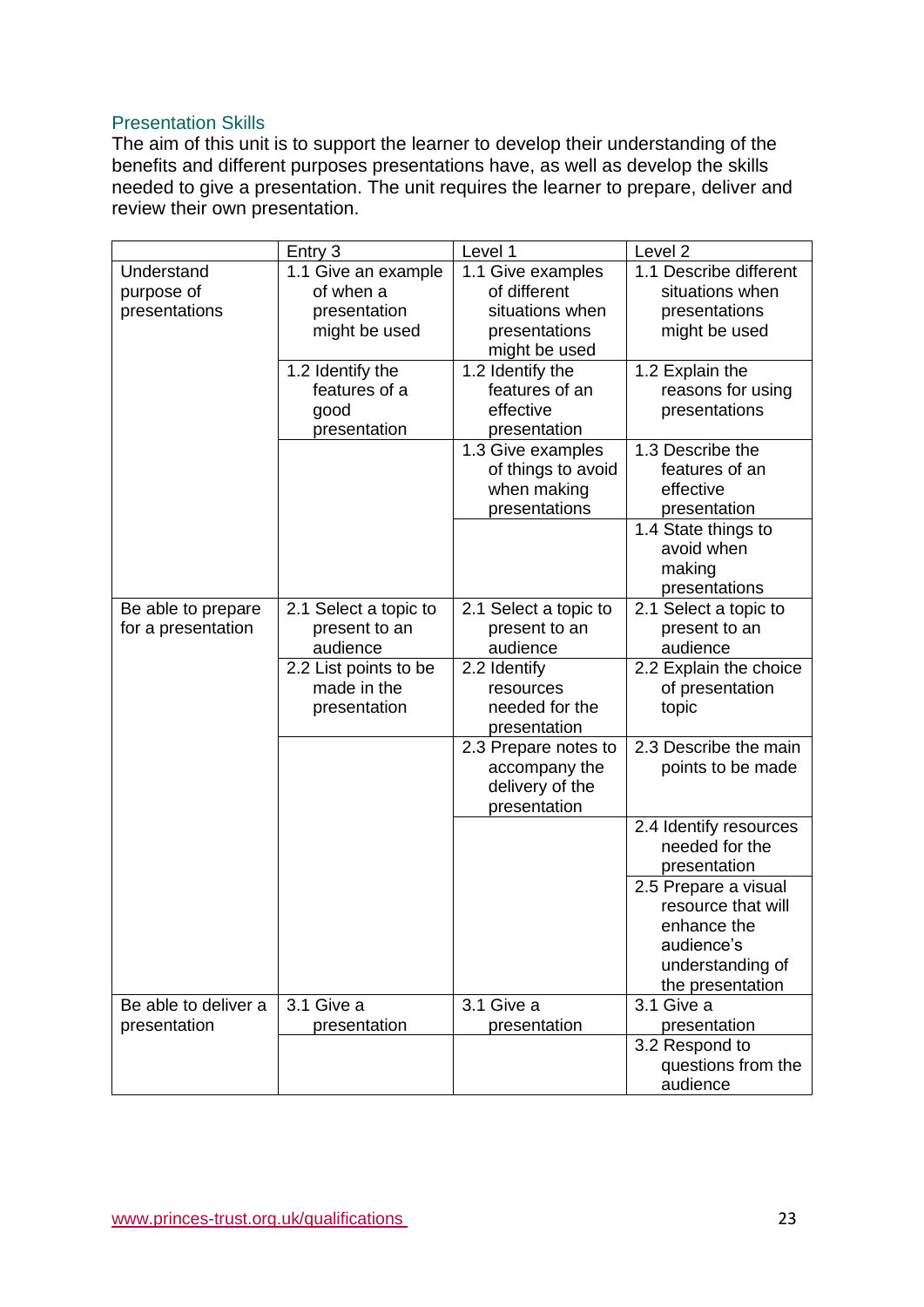| Be able to review<br>own presentation<br>skills | 4.1 Identify what<br>went well                     | 4.1 Identify what<br>aspects of your<br>presentation went<br>well                | 4.1 Evaluate the<br>presentation taking<br>into account what<br>went well and making<br>suggestions for what<br>could have been<br>improved |
|-------------------------------------------------|----------------------------------------------------|----------------------------------------------------------------------------------|---------------------------------------------------------------------------------------------------------------------------------------------|
|                                                 | 4.2 Identify what you<br>would change next<br>time | 4.2 Identify what<br>aspects of your<br>presentation could<br>have been improved | 4.2 Explain what skills<br>you have developed<br>by giving a<br>presentation                                                                |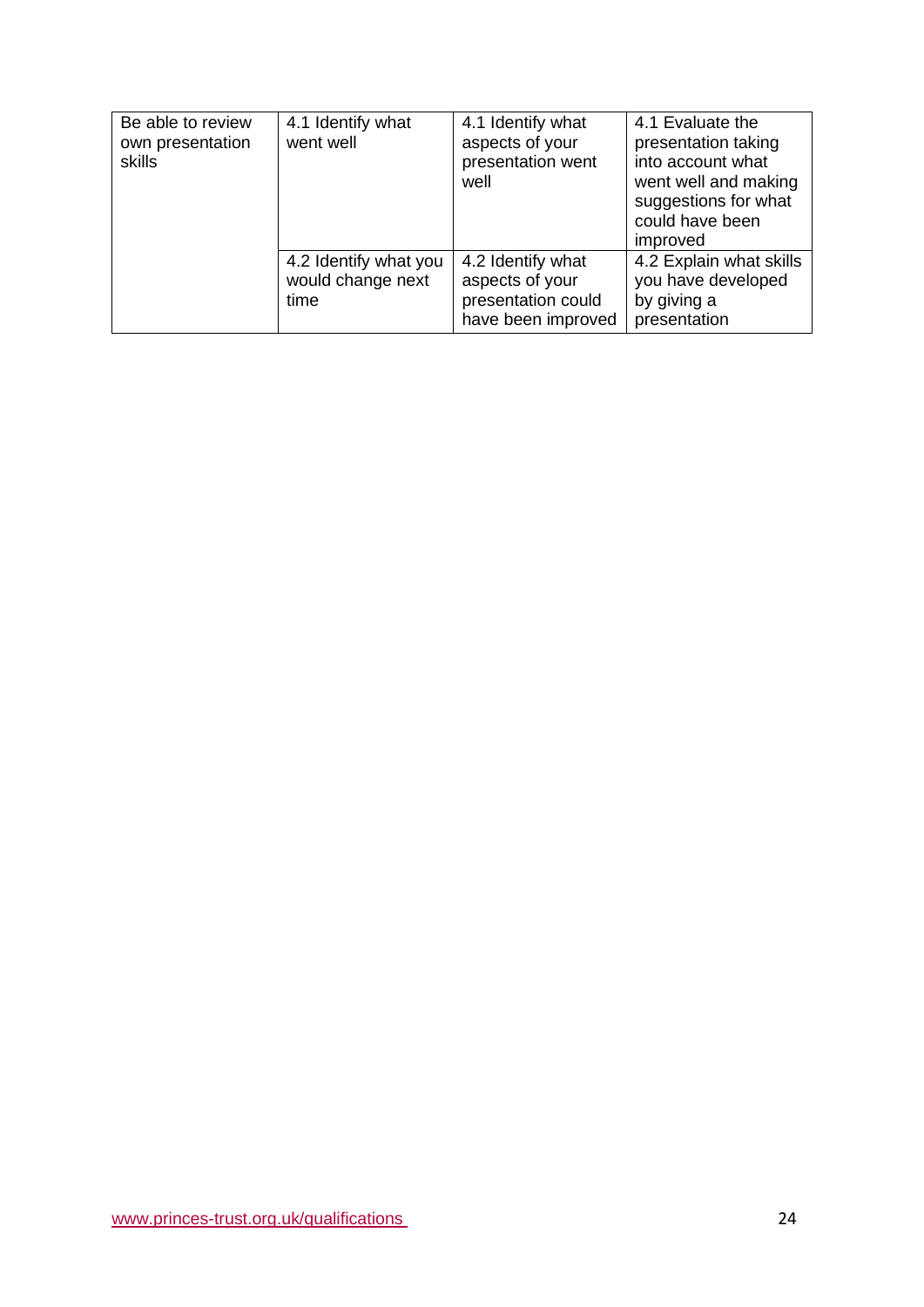### Supporting Other People in the Community

The aim of this unit is to enable learners to give direct support to and interact with other people in their wider community. Learners will develop an understanding of the support needs of other people as well as the limitations of the support they can give.

Raising money to give to charity is not an acceptable assessment activity for this unit, learners must interact and engage with other people, giving them direct support, to achieve this unit.

|                     | Entry 3                | Level 1                               | Level <sub>2</sub>   |
|---------------------|------------------------|---------------------------------------|----------------------|
| Be able to          | 1.1 Identify people in | 1.1 Identify a range                  | 1.1 Identify a range |
| recognise other     | the wider              | of people in the                      | of people in the     |
| people who need     | community who          | wider community                       | wider community      |
| support in the      | need support           | who need                              | who need             |
| wider community     |                        | support                               | support              |
|                     |                        | 1.2 Give examples<br>of their support | 1.2 Describe their   |
|                     |                        | needs                                 | support needs        |
|                     | 2.1 Identify who you   | 2.1 Identify who you                  | 2.1 Identify who you |
| Be able to plan     | will support           | will support                          | will support         |
| how to directly     | 2.2 Identify one way   | 2.2 State what                        | 2.2 Plan the support |
| support other       | in which you will      | support you will                      | you will give        |
| people              | support the            | give                                  |                      |
|                     | individual or group    |                                       |                      |
|                     | 2.3 Identify one type  | 2.3 Describe how                      | 2.3 Explain how      |
|                     | of support you         | your actions will                     | your actions will    |
|                     | cannot give to the     | benefit the<br>individual or          | benefit the          |
|                     | individual or group    | group                                 | individual or        |
|                     |                        |                                       | people               |
|                     |                        | 2.4 State the                         | 2.4 Explain the      |
|                     |                        | different types of                    | different types of   |
|                     |                        | support you                           | support you          |
|                     |                        | cannot give to                        | cannot give to       |
|                     |                        | the individual or                     | the individual or    |
|                     |                        | group                                 | group                |
| Be able to directly | 3.1 Give direct        | 3.1 Give direct                       | 3.1 Give direct      |
| support others in   | support to the         | support to the                        | support to the       |
| his/her community   | individual or group    | individual or                         | individual or        |
|                     |                        | group                                 |                      |
|                     |                        |                                       | group                |
| Know how effective  | 4.1 Identify what went | 4.1 Identify what                     | 4.1 Obtain feedback  |
| the support given   | well                   | went well                             | on the support       |
| was in overcoming   |                        |                                       | given                |
| barriers            | 4.2 Identify what      | 4.2 State how the                     | 4.2 Review the       |
|                     | could have been        | support could be                      | support given in     |
|                     | improved               | improved were                         | meeting the          |
|                     |                        | you to give it                        | needs identified     |
|                     |                        | again                                 |                      |
|                     |                        |                                       | 4.3 Explain how the  |
|                     |                        |                                       | support could be     |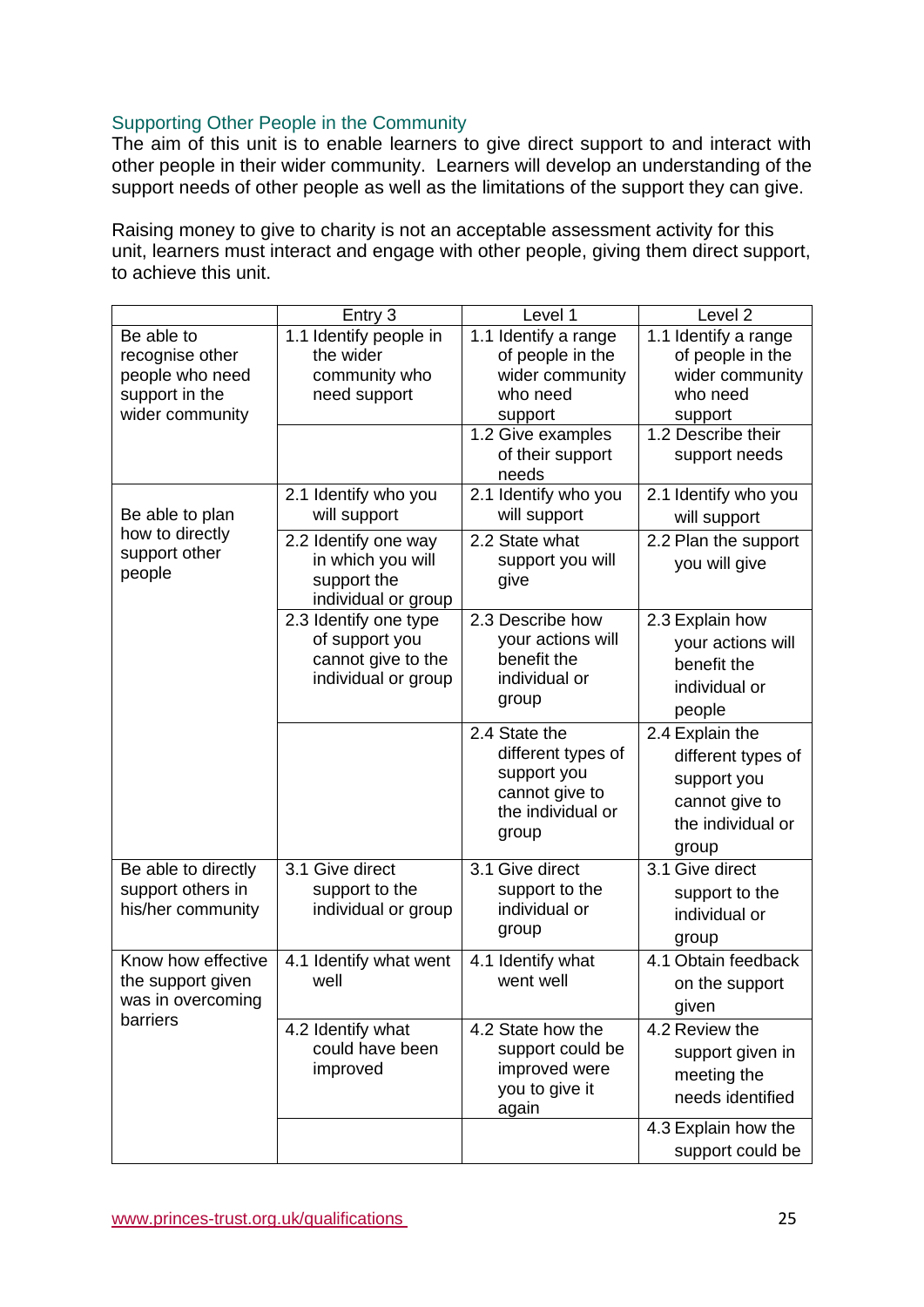|  | improved were  |
|--|----------------|
|  | you to give it |
|  | again          |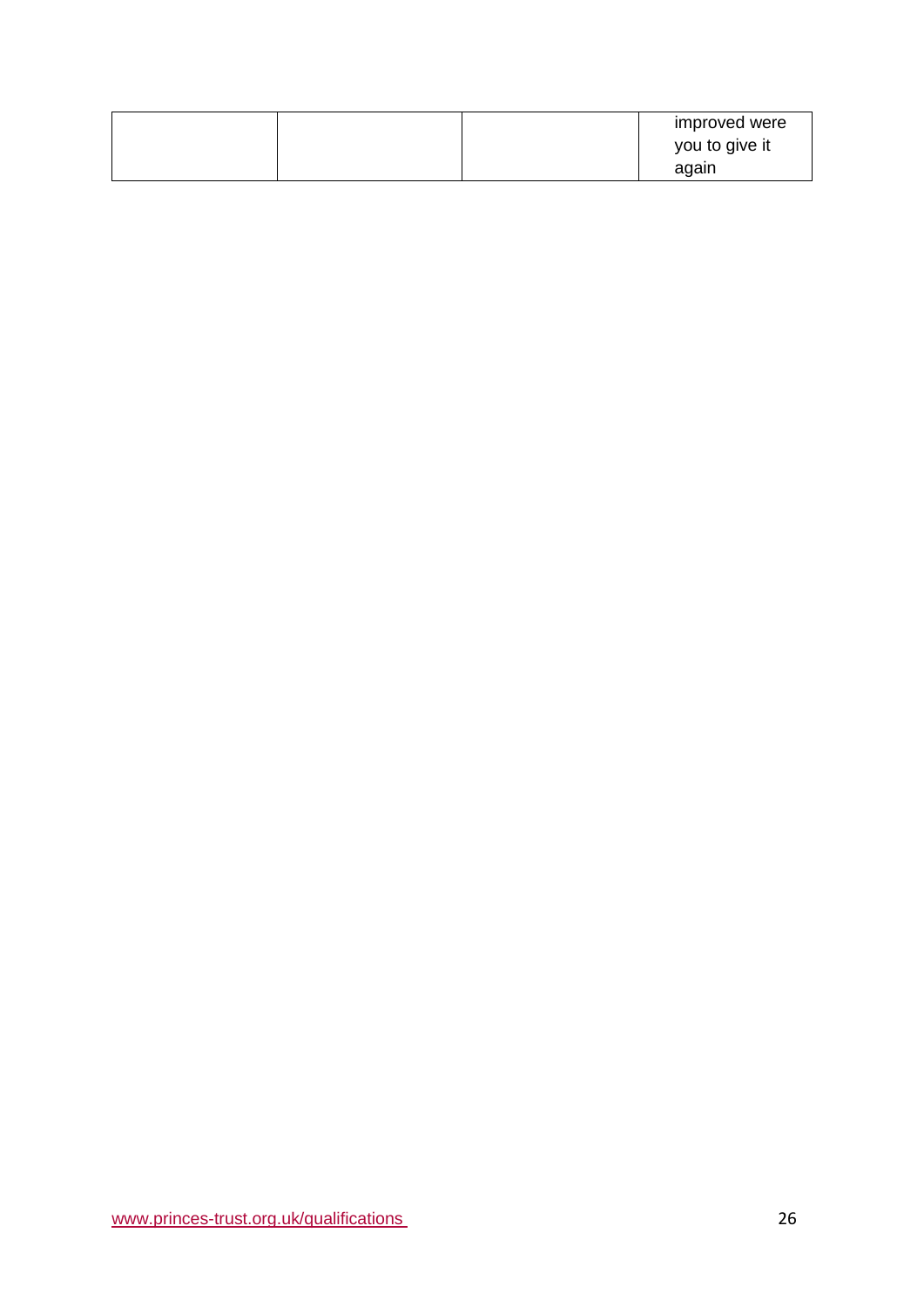### Teamwork Skills

The aim of this unit is to help the learner develop team working skills, by understanding the values, roles and procedures of teams and being able to work with others towards achieving shared objectives.

The team activity should be collaborative and purposeful and give each learner the opportunity to meet all the criteria. This unit lends itself particularly well to being integrated with other aspects of the learner's wider programme.

|                         | Entry 3                | Level 1                  | Level <sub>2</sub>              |
|-------------------------|------------------------|--------------------------|---------------------------------|
|                         | 1.1 Identify an        | 1.1 Identify the         | 1.1 Describe the                |
| Understand the          | advantage of           | advantages of            | advantages of                   |
| importance of           | working in a team      | working as a             | working as a                    |
| teamwork                |                        | team                     | team                            |
|                         | 1.2 Identify a problem | 1.2 Give examples        | 1.2 Describe the                |
|                         | that could occur       | of the problems          | problems that                   |
|                         | when working in a      | that could occur         | could occur when                |
|                         | team                   | when working as          | working as a                    |
|                         |                        | a team                   | team                            |
|                         |                        | 1.3 Identify two         | 1.3 Explain why                 |
|                         |                        | situations where         | teamwork is<br>essential in two |
|                         |                        | teamwork is<br>essential | situations                      |
| <b>Understand roles</b> | 2.1 Identify different | 2.1 Identify different   | 2.1 Outline                     |
| and relationships       | roles for team         | roles for team           | characteristics of              |
| within a team           | members whilst         | members whilst           | an effective team               |
|                         | completing an          | completing an            |                                 |
|                         | activity               | activity                 |                                 |
|                         |                        | 2.2 Describe the         | 2.2 Describe                    |
|                         |                        | need for different       | different roles for             |
|                         |                        | roles within a           | team members                    |
|                         |                        | team                     | whilst completing               |
|                         |                        |                          | an activity                     |
|                         |                        | 2.3 Identify different   | 2.3 Explain the need            |
|                         |                        | ways of making           | for different roles             |
|                         |                        | decisions in a           | within a team                   |
|                         |                        | team                     |                                 |
|                         |                        | 2.4 Give examples        | 2.4 Describe                    |
|                         |                        | of ways to               | different ways of               |
|                         |                        | resolve conflict         | making decisions                |
|                         |                        | within a team            | in a team<br>2.5 Describe       |
|                         |                        |                          | different ways to               |
|                         |                        |                          | resolve conflict                |
|                         |                        |                          | within a team                   |
| Be able to take         | 3.1 Identify an        | 3.1 Identify             | 3.1 Outline the                 |
| part in team            | objective of a         | objectives for a         | objectives of                   |
| activities              | team activity          | team activity            | different team                  |
|                         |                        |                          | activities                      |
|                         | 3.2 Participate in     | 3.2 Participate in       | 3.2 Participate in              |
|                         | team activities        | team activities          | team activities                 |
|                         |                        | 3.3 Identify your role   | 3.3 Explain your role           |
|                         |                        | within the team          | within the team                 |
|                         |                        | activities               | activities                      |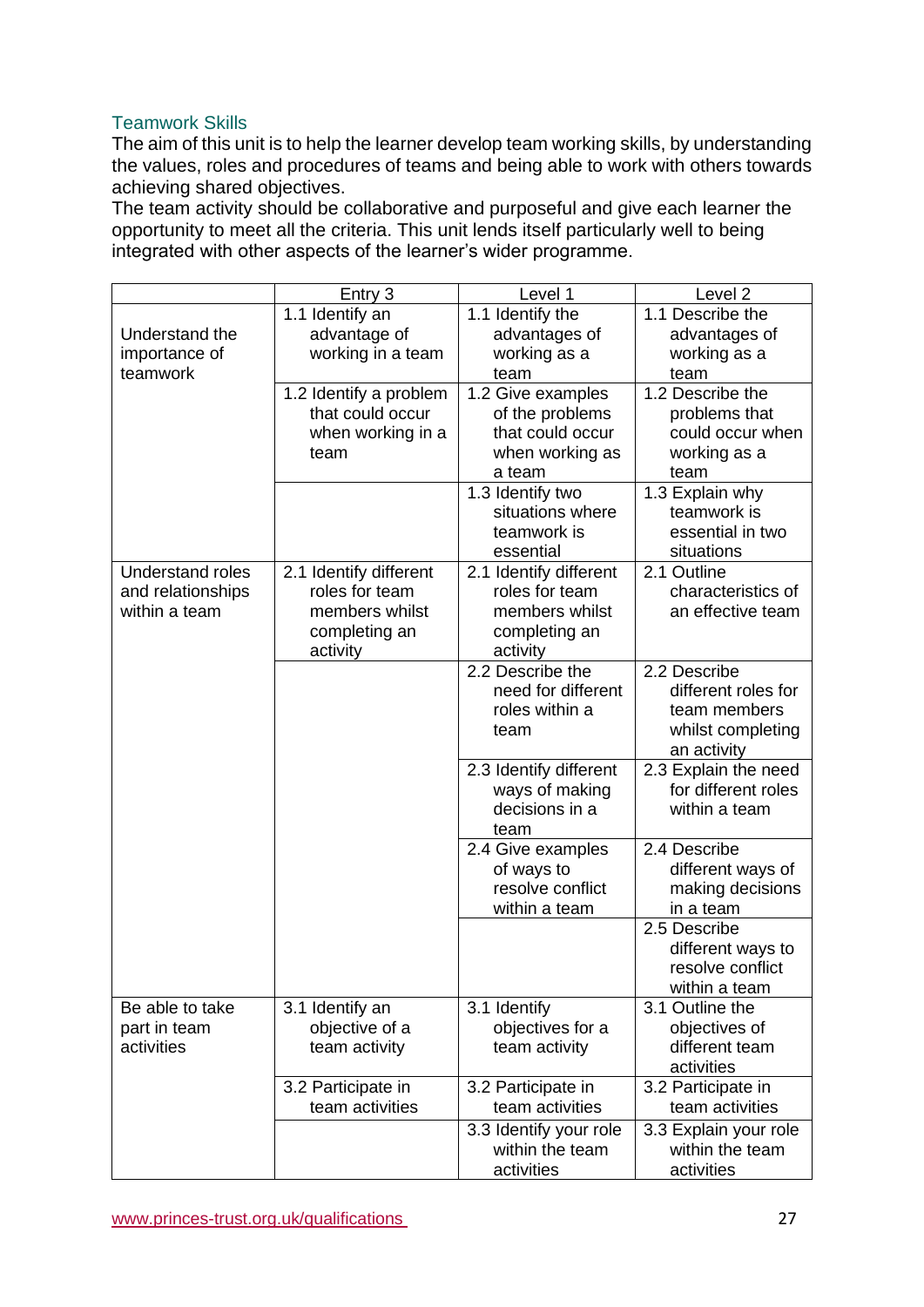|                                           |                                                                  | 3.4 Give constructive<br>feedback to a<br>team member                              | 3.4 Give constructive<br>feedback to<br>different team<br>members          |
|-------------------------------------------|------------------------------------------------------------------|------------------------------------------------------------------------------------|----------------------------------------------------------------------------|
|                                           |                                                                  | 3.5 Obtain<br>constructive<br>feedback from a<br>team member                       | 3.5 Obtain<br>constructive<br>feedback from<br>different team<br>members   |
| Be able to<br>evaluate own<br>performance | 4.1 Identify what went<br>well when working<br>as part of a team | 4.1 Give examples<br>of how the team<br>worked well                                | 4.1 Explain how the<br>team worked well                                    |
|                                           | 4.2 Identify a task<br>that could have<br>been improved          | 4.2 Give examples<br>of skills you have<br>developed while<br>working as a<br>team | 4.2 Describe skills<br>you have<br>developed while<br>working as a<br>team |
|                                           |                                                                  | 4.3 State ways to<br>improve own<br>team working<br>skills                         | 4.3 Describe ways to<br>improve own<br>team working<br>skills              |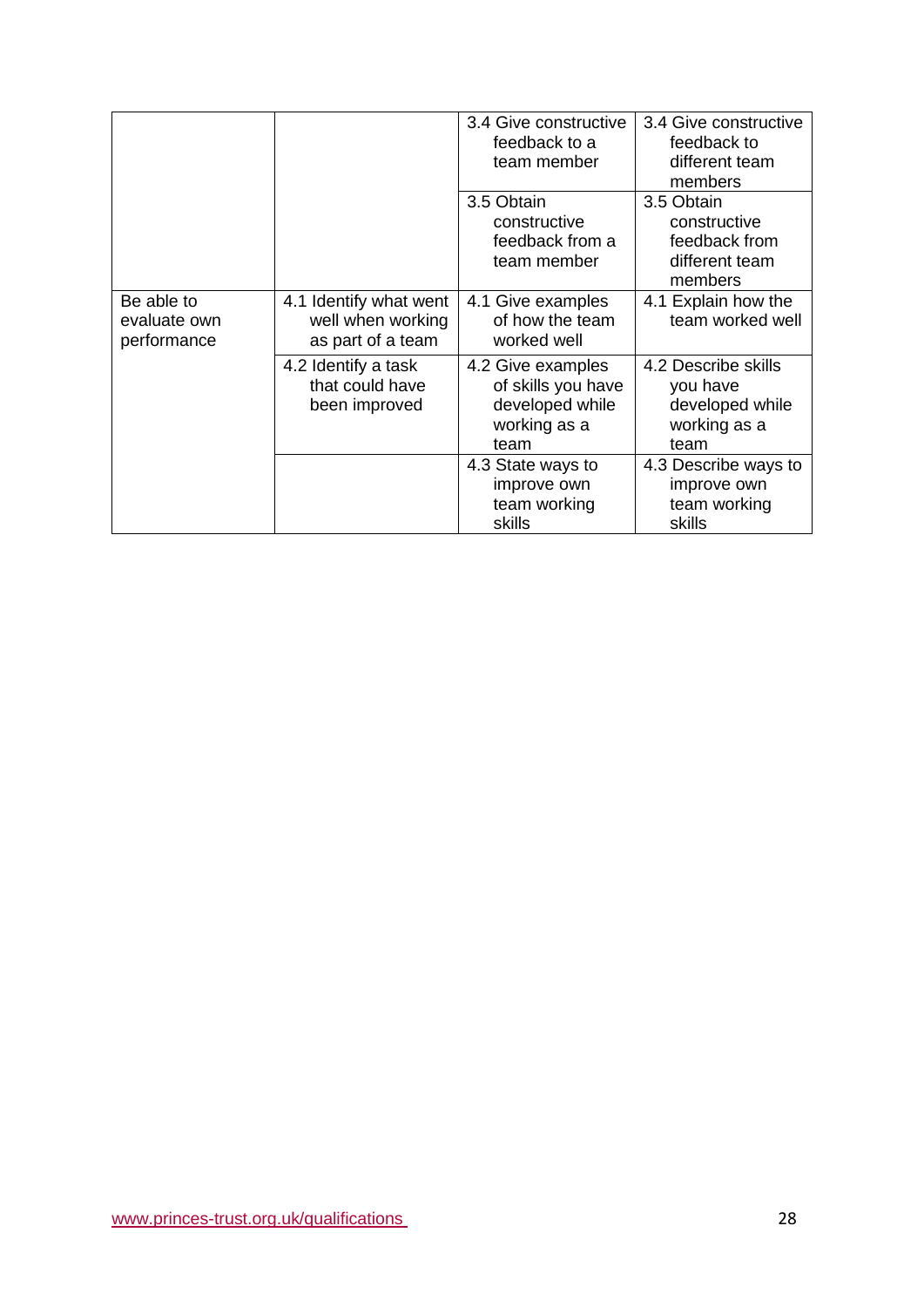### Work Experience

The aim of the unit is for the learner to develop their skills in, and understanding of, the workplace by preparing for, attending and reviewing a work experience placement. It is also an opportunity for learners to obtain a work reference which they may find useful in the future. Increasingly there is more and more research demonstrating how important work experience is in helping learners move into paid employment. While completing this unit learners think about what they will gain by undertaking a

work experience placement, how they can best prepare for that experience, and what they gained by completing it.

|                     | Entry 3                                                               | Level 1                                                                               | Level <sub>2</sub>                                                                           |
|---------------------|-----------------------------------------------------------------------|---------------------------------------------------------------------------------------|----------------------------------------------------------------------------------------------|
| Understand the      | 1.1 Identify the                                                      | 1.1 Outline the                                                                       | 1.1 Describe the                                                                             |
| value of work       | benefits of                                                           | benefits of                                                                           | benefits of                                                                                  |
| experience          | attending a                                                           | attending a                                                                           | attending a                                                                                  |
|                     | placement                                                             | placement                                                                             | placement                                                                                    |
|                     |                                                                       |                                                                                       | 1.2 Compare<br>advantages and<br>disadvantages of<br>different work<br>experience<br>options |
| Be able to plan for | 2.1 State where you                                                   | 2.1 State where you                                                                   | 2.1 Apply for work                                                                           |
| a safe work         | will be going on                                                      | will be going on                                                                      | experience                                                                                   |
| experience          | work experience                                                       | work experience                                                                       |                                                                                              |
|                     | 2.2 Identify skills you<br>hope to gain on<br>your work<br>experience | 2.2 State skills you<br>hope to gain on<br>your work<br>experience                    | 2.2 Describe skills<br>that you hope to<br>gain on your<br>work experience                   |
|                     | 2.3 Plan how to get to<br>your work<br>experience                     | 2.3 Plan own journey<br>to ensure you<br>arrive on time at<br>your work<br>experience | 2.3 Plan own<br>journey to ensure<br>you arrive on<br>time at your work<br>experience        |
|                     | 2.4 Identify who to                                                   | 2.4 Identify who to                                                                   | 2.4 Identify who to                                                                          |
|                     | report to when on<br>work experience                                  | report to when on<br>work experience                                                  | report to when<br>on work<br>experience                                                      |
| Be able to          | 3.1 Identify where                                                    | 3.1 Identify where                                                                    | 3.1 Identify where                                                                           |
| complete a safe     | health and safety                                                     | health and safety                                                                     | health and safety                                                                            |
| work experience     | information can                                                       | information can                                                                       | information can                                                                              |
| placement           | be found at your                                                      | be found at your                                                                      | be found at your                                                                             |
|                     | work experience                                                       | work experience                                                                       | work experience                                                                              |
|                     | 3.2 Arrive at work on<br>time                                         | 3.2 Arrive at work on<br>time                                                         | 3.2 Arrive at work on<br>time                                                                |
|                     | 3.3 Give examples of                                                  | 3.3 Outline the tasks                                                                 | 3.3 Describe the                                                                             |
|                     | what you did                                                          | you were                                                                              | tasks you were                                                                               |
|                     | during your work                                                      | involved in during                                                                    | responsible for                                                                              |
|                     | experience                                                            | your work                                                                             | during your work                                                                             |
|                     |                                                                       | experience                                                                            | experience<br>placement                                                                      |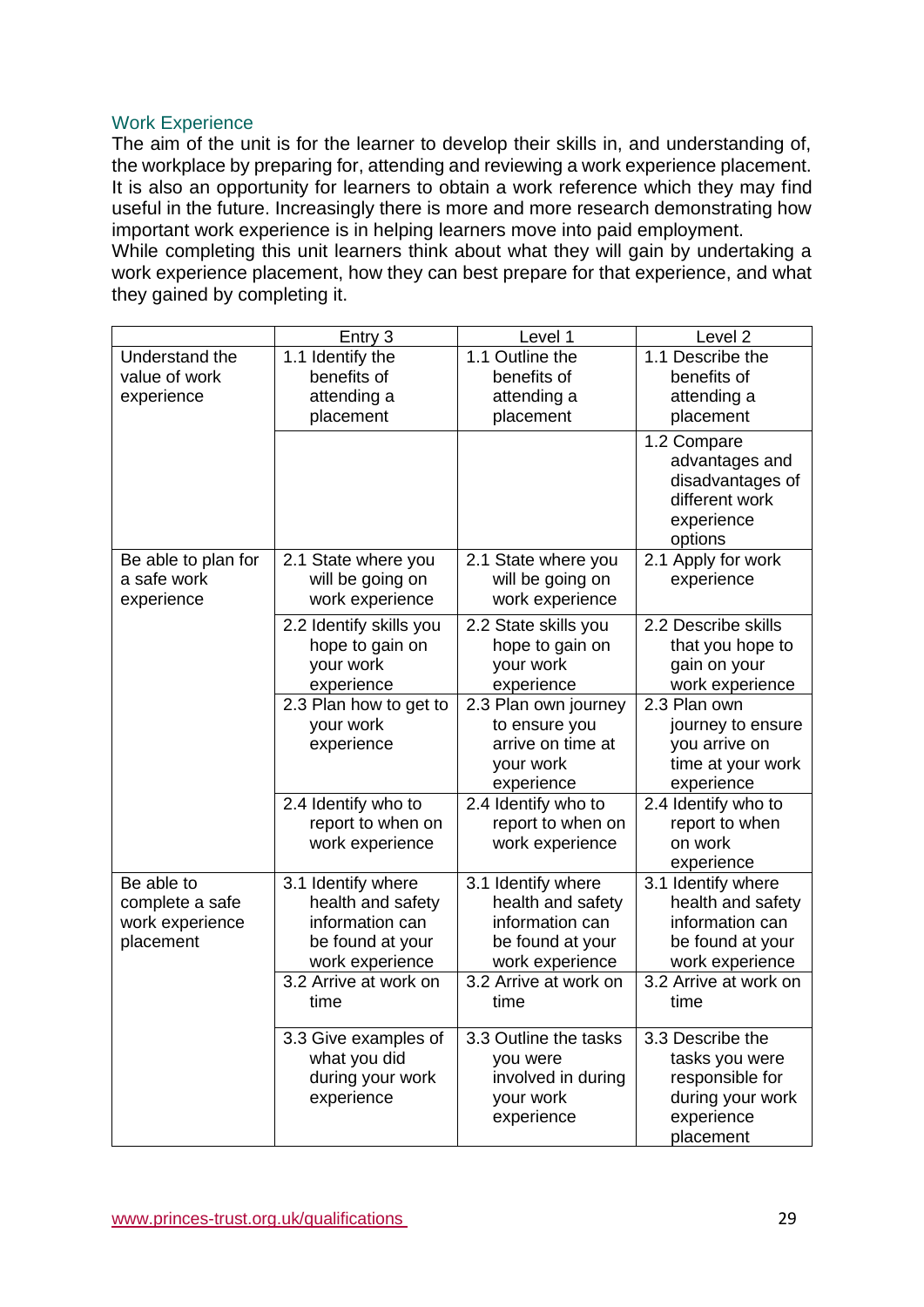|                                                           | 3.4 Follow<br>instructions to<br>complete tasks<br>safely in the<br>workplace              | 3.4 Give examples of<br>tasks that you<br>were unable to<br>undertake         | 3.4 Explain which<br>tasks you were<br>unable to<br>undertake                 |
|-----------------------------------------------------------|--------------------------------------------------------------------------------------------|-------------------------------------------------------------------------------|-------------------------------------------------------------------------------|
|                                                           | 3.5 Communicate<br>appropriately with<br>others in the<br>workplace                        | 3.5 Follow<br>instructions to<br>complete tasks<br>safely in the<br>workplace | 3.5 Follow<br>instructions to<br>complete tasks<br>safely in the<br>workplace |
|                                                           |                                                                                            | 3.6 Communicate<br>appropriately with<br>others in the<br>workplace           | 3.6 Communicate<br>appropriately<br>with others in the<br>workplace           |
| Be able to review<br>your work<br>experience<br>placement | 4.1 Identify what you<br>enjoyed about<br>your work<br>experience                          | 4.1 Give examples of<br>what you enjoyed<br>about your work<br>experience     | 4.1 Describe what<br>you enjoyed<br>about your work<br>experience             |
|                                                           | 4.2 Give an example<br>of something that<br>could have<br>improved your<br>work experience | 4.2 Identify ways the<br>work experience<br>could have been<br>improved       | 4.2 Explain ways the<br>work experience<br>could have been<br>improved        |
|                                                           |                                                                                            | 4.3 Identify skills you<br>developed during<br>the work<br>experience         | 4.3 Describe skills<br>you developed<br>during the work<br>experience         |
|                                                           |                                                                                            |                                                                               | 4.4 Explain how this<br>experience will<br>help you in the<br>future          |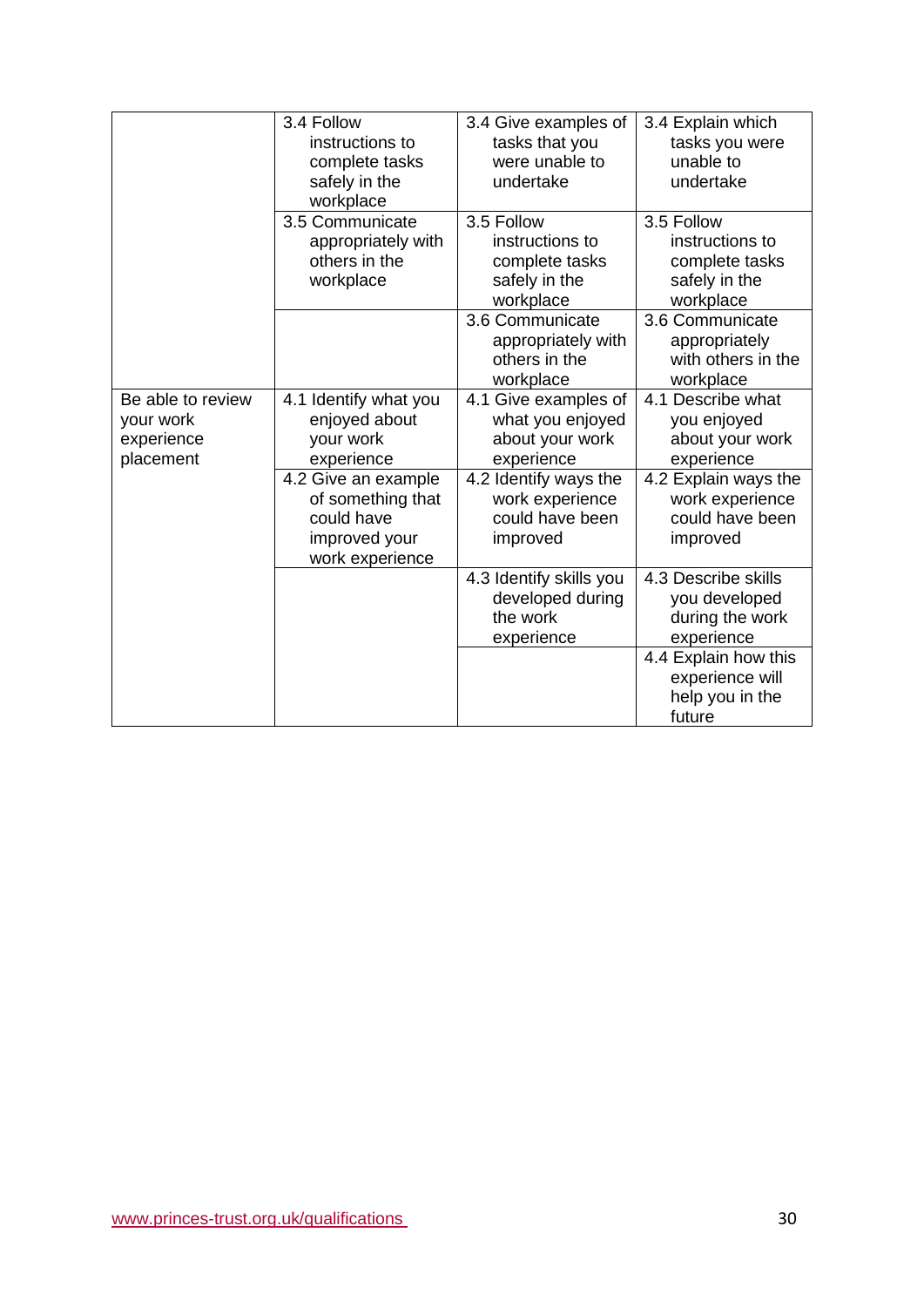# <span id="page-30-0"></span>Appendix 2

### Level Descriptors

The Regulated Qualification Framework (RQF) incorporates levels from Entry 1 through to Level 8. For the purposes of this document only the levels at which these qualifications are offered at have been included below.

The descriptors set out the generic knowledge and skills associated with the typical holder of a qualification at that level. The level descriptors are framed as outcomes and each category starts with a stem statement ("the holder can…") which then links into the outcomes associated with each level of the framework.

Centre staff and learners can use the descriptors to understand more about the difference between and relative demand of the units and qualifications offered by PTQ.

| <b>Level</b>       | Knowledge descriptor (the holder                                                                                                                                                                                                                                                                                                    | <b>Skills descriptor (the holder</b>                                                                                                                                                                                                                                                    |
|--------------------|-------------------------------------------------------------------------------------------------------------------------------------------------------------------------------------------------------------------------------------------------------------------------------------------------------------------------------------|-----------------------------------------------------------------------------------------------------------------------------------------------------------------------------------------------------------------------------------------------------------------------------------------|
|                    | )                                                                                                                                                                                                                                                                                                                                   | $can$ )                                                                                                                                                                                                                                                                                 |
| Entry 3            | Has basic knowledge and<br>understanding to carry out<br>structured tasks and activities in<br>familiar contexts; and<br>Knows and understands the steps<br>needed to complete structured tasks<br>and activities in familiar contexts.                                                                                             | Carry out structured tasks and<br>activities in familiar contexts. Be<br>aware of the consequences of<br>actions for self and others.                                                                                                                                                   |
| Level 1            | Has basic factual knowledge of a<br>subject and/or knowledge of facts,<br>procedures and ideas to complete<br>well-defined routine tasks and<br>address simple problems; and<br>Is aware of aspects of information<br>relevant to the area of study or work                                                                         | Use basic cognitive and<br>practical skills to complete well-<br>defined routine tasks and<br>procedures.<br>Select and use relevant<br>information.<br>Identify whether actions have<br>been effective.                                                                                |
| Level <sub>2</sub> | Has knowledge and understanding<br>of facts, procedures and ideas in an<br>area of study or field of work to<br>complete well-defined tasks and<br>address straightforward problems.<br>Can interpret relevant information<br>and ideas.<br>Is aware of a range of information<br>that is relevant to the area of study<br>or work. | Select and use relevant<br>cognitive and practical skills to<br>complete well-defined,<br>generally routine tasks and<br>address straightforward<br>problems.<br>Identify, gather and use<br>relevant information to inform<br>actions.<br>Identify how effective actions<br>have been. |

Source: 'Qualification and Component Levels' (Ofqual/15/5774)